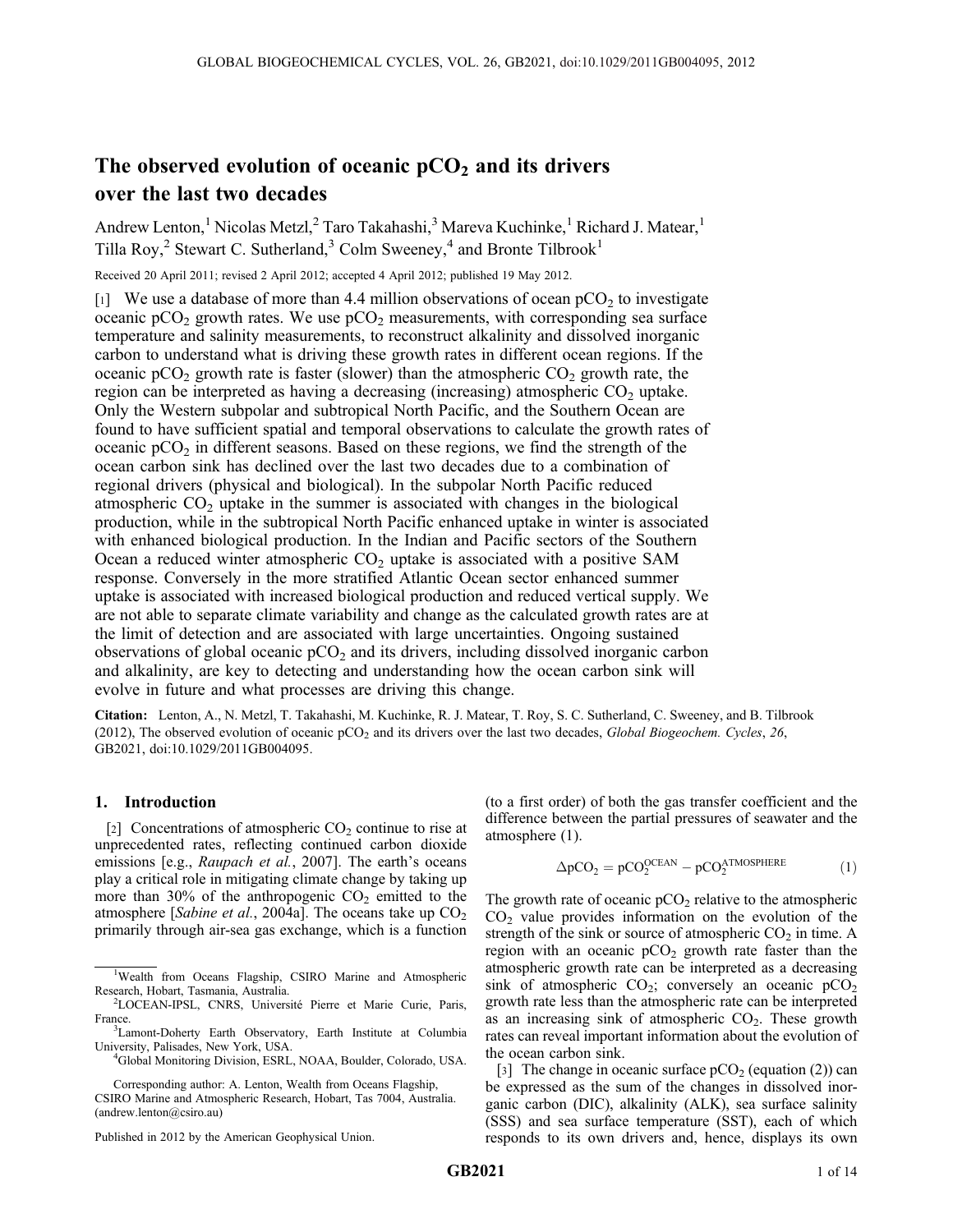scales of variability. Consequently oceanic  $pCO<sub>2</sub>$  is highly variable in time and space [Mahadevan et al., 2004]; and much of the variability in oceanic  $pCO<sub>2</sub>$  occurs on short timescales [Lenton et al., 2006].

d 
$$
pCO_2/dt = (\partial pCO_2/\partial DIC)(d DIC/dt)
$$
  
+  $(\partial pCO_2/\partial ALK)(d ALK/dt)$   
+  $(\partial pCO_2/\partial SSS)(d SSS/dt)$   
+  $(\partial pCO_2/\partial SST)(d SST/dt)$  (2)

There are two major oceanic mechanisms that can drive oceanic  $pCO<sub>2</sub>$  growth rates to be either faster or slower than the atmospheric growth rate: (i) changes in the intensity of biological production through changes in DIC and ALK; and/or (ii) changes in ocean physics that can lead to changes in SST, SSS, DIC and ALK in the upper ocean. Given the spatial heterogeneity of biological production, identifying biologically driven changes in oceanic  $pCO<sub>2</sub>$ can be challenging.

[4] The surface ocean, in all but a few locations, remains significantly under-sampled spatially and temporally with respect to carbon [*Monteiro et al.*, 2010]. Given the paucity of sampling and the large spatial and temporal variability in oceanic  $pCO<sub>2</sub>$ , identifying robust, secular growth rates in oceanic  $pCO<sub>2</sub>$  remains a difficult and important challenge [Gruber, 2009]. Nevertheless many recent studies have published growth rates of oceanic  $pCO<sub>2</sub>$  in different regions, and over different periods, from both time series and underway measured and calculated values of  $pCO<sub>2</sub>$ . Next, we review these studies, indicating the temporal period over which changes have been calculated.

[5] Studies in recent decades have identified the high latitude Southern Ocean as a region where the oceanic  $pCO<sub>2</sub>$ growth rate is greater than that of the atmosphere, namely, Metzl [2009] (1991–2007) and Takahashi et al. [2009] (1984– 2007), suggesting that the strength of the sink has decreased in recent decades both for the austral summer and winter. This decrease has been attributed to increased upwelling of carbonrich deep-water associated with a strengthening Southern Annular Mode [e.g., Le Quéré et al., 2007; Lenton et al., 2009b; Lenton and Matear, 2007; Lovenduski et al., 2007]. The decrease in Southern Ocean  $CO<sub>2</sub>$  uptake is mirrored by a decrease in  $CO<sub>2</sub>$  uptake in the North Atlantic sub-polar gyre [e.g., Schuster et al., 2009; Corbière et al., 2007; Omar and Olsen, 2006; Metzl et al., 2010]. In contrast to the Southern Ocean, different mechanisms driving the changes in the North Atlantic have been proposed, including vertical [*Ullman et al.*, 2009] and horizontal physical processes [*Thomas et al.*, 2008]. Varying rates of  $pCO<sub>2</sub>$  change that have been reported in the North Atlantic may depend on the duration of time series used. Data series longer than about 25 years are needed to obtain a more reliable regional rate, which shows clearly the effect of drivers such as SST increase [McKinley et al., 2011].

[6] The North Pacific oceanic  $pCO<sub>2</sub>$  growth rate has large spatial variability [Takahashi et al., 2006]. The oceanic  $pCO<sub>2</sub>$  increase in the North Pacific subpolar gyre appears to be tracking the atmosphere for the period 1970 to 2004 [Takahashi et al., 2006], unlike in other high-latitude regions. The areas encompassing the Bering and Okhostk Seas [Takahashi et al., 2006] were the exception in this region with oceanic  $pCO<sub>2</sub>$  growth rates significantly less than that of the atmosphere. In these areas changes in oceanic  $pCO<sub>2</sub>$  growth rates were driven by the combination of enhanced biological production and changes in vertical mixing.

[7] Studies in the Northern and Southern sub-tropical gyre regions typically show that the oceanic  $pCO<sub>2</sub>$  growth rate is tracking the atmosphere in the North Atlantic [e.g., Bates, 2001, 2007; Gruber et al., 2002; Santana-Casiano et al., 2007]; in the North Pacific (1984–2006 [Midorikawa et al., 2005; Inoue et al., 1995] and 1970–2004 [Takahashi et al., 2006, 2009]); in the South Pacific [Takahashi et al., 2009] and Southern Indian [Metzl, 2009] (1991–2007). The exception to this sub-tropical pattern occurs at the Hawaii Ocean Time series site (HOTS) [Dore et al., 2003; Keeling et al., 2004], where the oceanic growth rate is faster than the atmospheric growth rate. However, as the studies at HOTS were based on limited spatial sampling, which may bias these results [Takahashi et al., 2006].

[8] In the equatorial regions, with the exception of the Equatorial Pacific, very few studies have been published. The equatorial Pacific itself is a very complex region with large oceanic  $pCO<sub>2</sub>$  variability in response to the Pacific Decadal Oscillation and El Nino-La Nina events [*Feely et al.*, 2002]. The calculated growth rate of oceanic  $pCO<sub>2</sub>$  can be strongly biased by the observational period [Feely et al., 2006]. However, Feely et al. [2006] (1981–2004), Ishii et al. [2009] (1980–2006), and Takahashi et al. [2009] (1974–2005) all estimate a mean oceanic  $pCO<sub>2</sub>$  growth rate close to the atmospheric value over the respective time scales.

[9] Despite the wealth of regional studies on changes in oceanic  $CO<sub>2</sub>$  uptake, synthesizing a synoptic global view and attributing the changes to processes remains highly challenging. These studies are often records of varying length and sampling density. Many of the published studies have also been based on  $pCO<sub>2</sub>$  measurements alone, and often do not have concomitant measurements of DIC and ALK making attribution to processes challenging. Nevertheless, a picture of the evolution of the global  $CO<sub>2</sub>$  sink appears to emerge. With the exception of the Western Pacific, there is a pattern of reduced  $CO<sub>2</sub>$  uptake at high latitudes, while oceanic  $pCO<sub>2</sub>$ in the low to midlatitudes oceans tends to track the atmospheric value. This is consistent with the results of a recent modeling study by *Le Ouéré et al.* [2010], which identified that climate-driven changes, including strengthening winds and ocean warming, play a key role in the global air-to-sea  $CO<sub>2</sub>$  flux variations.

[10] An important recent development in ocean carbon science is the release of the LDEO V2009 database [Takahashi et al., 2009], which contains more than 4.4 million individual measurements of oceanic  $pCO<sub>2</sub>$  made since 1972. An earlier version of this database was used to construct global climatological values of  $\Delta pCO_2$  and maps of air-sea  $CO_2$  flux [Takahashi et al., 1997, 2009]. This allows changes in oceanic  $pCO<sub>2</sub>$  to be assessed in different ocean regions over the same period and also permits the estimation of seasonal changes in oceanic  $pCO<sub>2</sub>$ . This can be significant as focusing on the multiyear annual (all-seasons) values alone, rather than values in different seasons (summer and winter), the changes in one season maybe compensated in another, leading to a biased view. In addition, understanding what is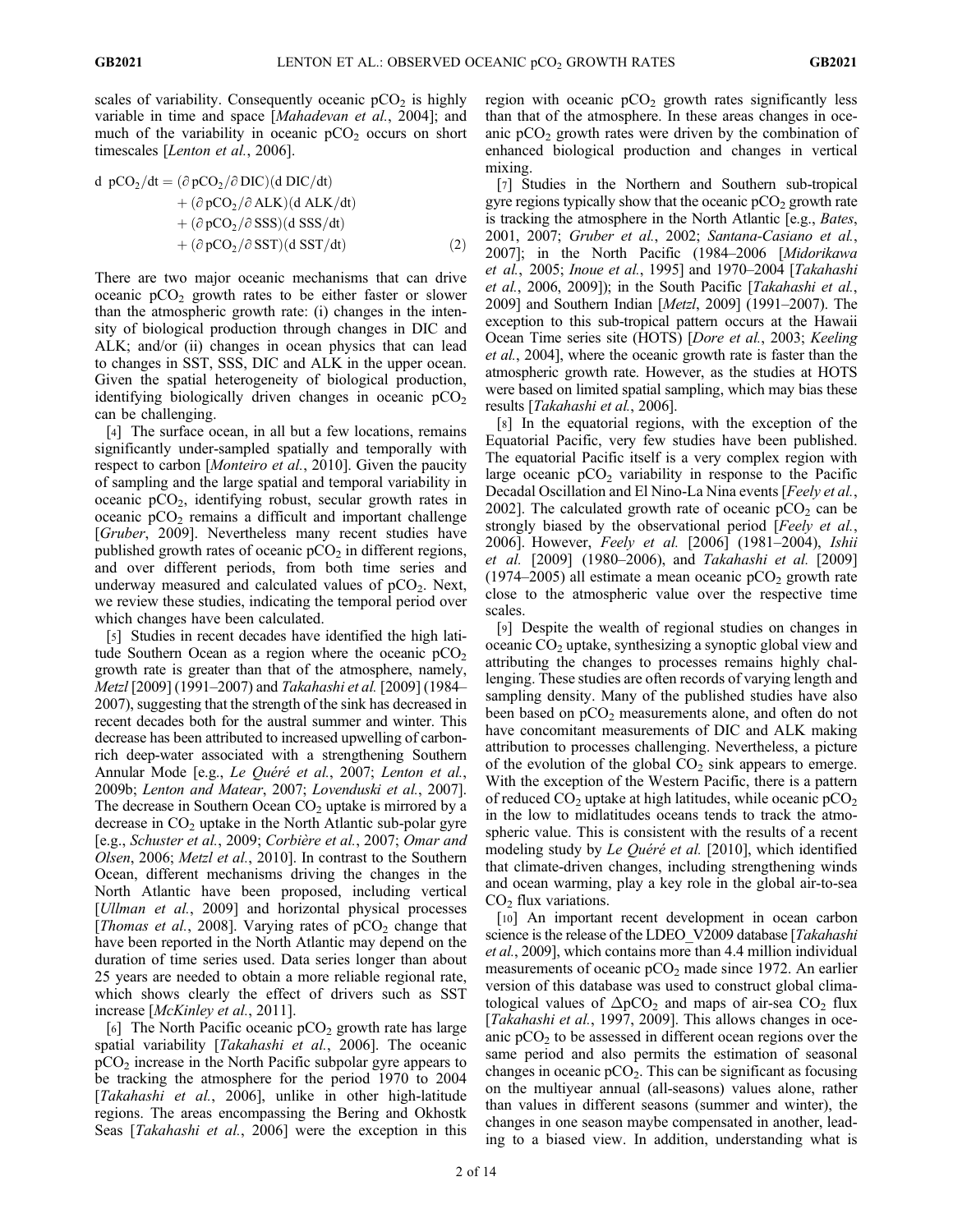driving these growth rates in different seasons is extremely important as it allows us to: (i) separate biological and physical changes in the ocean carbon cycle; (ii) identify the major drivers of change and use this to project how a changing climate may impact on ocean carbon uptake; and (iii) develop a way to assess and validate model simulations i.e., whether we are getting the right response for the right reasons in the historical period and to identify which process are key to future projections.

[11] In this study we are interested in probing what is driving the growth rates in oceanic  $pCO<sub>2</sub>$  in different regions. We utilize the LDEO\_V2009  $pCO<sub>2</sub>$  database [Takahashi et al., 2009] to reconstruct the global fields of DIC and ALK. This reconstruction is assessed against all available upper ocean measurements of DIC and ALK to estimate the uncertainty in the reconstructed fields. We first investigate the longer-term growth rates during in all seasons, winter and summer. The reconstructed fields of ALK and DIC are then used, in conjunction with in situ temperature and salinity measurements, to investigate what is driving the oceanic  $pCO<sub>2</sub>$  response in different regions (see equation (2)). Finally, we investigate whether any large-scale global patterns of oceanic  $pCO<sub>2</sub>$  can be detected.

## 2. Methods

## 2.1. Calculation of Carbon Parameters

[12] To explore the evolution of the ocean carbon system we used the LDEO\_V2009 database of oceanic  $pCO<sub>2</sub>$ , which contains more than 4.4 million high-resolution measurements of  $pCO<sub>2</sub>$  collected since 1972 [Takahashi et al., 2009]. Since we want to understand the drivers of oceanic pCO2, we only use data with concomitant values of SST and SSS. This results in a reduction of about 15% ( $\sim 6 \times 10^5$ ) in the size of the database. We first calculate values of alkalinity (ALK) and then values of dissolved inorganic carbon (DIC). In these calculations we first calculated DIC and ALK based on each triplet and then binned the data.

$$
ALK = a + b(SSS - 35) + c(SSS - 35)^{2} + d(SST - 20)
$$
  
+ e(SST - 20)<sup>2</sup> (3)

Two carbon parameters are needed to characterize the ocean carbonate chemistry. We have  $pCO<sub>2</sub>$  and estimated ALK calculated from sea surface temperature (SST) and sea surface salinity (SSS) according to Lee et al. [2006] (equation (3)). The relationship of *Lee et al.* [2006] is based on relationship between surfaces values of ALK, SST and SSS where the constants a–e are estimated from observations of five distinct oceanographic regions. To assess reconstructed fields we compared our annual mean fields of ALK between 1990 and 2008 with the gridded ALK from GLODAP [Sabine et al., 2005]. The magnitude and the structure of reconstructed ALK agree well with GLODAP ALK (Figure 1) in all major ocean regions giving confidence in the relationships of Lee et al. [2006].

[13] The DIC values are calculated using the equations of carbonate chemistry from the reconstructed values of ALK and measured SST, SSS and  $pCO<sub>2</sub>$ . Our implementation of carbonate chemistry is derived from the OCMIP3 framework (O. Aumont, C. Le Quéré, and J. C. Orr, NOCES

Project Interannual HOWTO, 2004, available at http://www. ipsl.jussieu.fr/OCMIP/). The dissociation constants used in our calculations are from *Mehrbach et al.* [1973] refitted by Dickson and Millero [1987].

[14] We note that choice of another set of constants [e.g., Lueker et al., 2000] would result in a change in the mean state and not significantly change the temporal gradient [*Corbière et al.*, 2007] and therefore not alter our conclusions significantly. As concomitant measurements of surface nutrients are not available within the LDEO\_V2009 data set we choose to neglect the impact of nutrients on ALK, rather than to use climatology values that may bias the growth rates.

[15] Oceanic  $pCO<sub>2</sub>$  variability is dominated primarily by intraseasonal variability (i.e., eddy-scale variability) with temporal length scales typically ranging from a few days to months and spatial length scales ranging from tens of kilometers at high-latitudes to hundreds of kilometers in the equatorial regions  $[L<sub>i</sub> et al., 2005]$ . To reduce the impact of mesoscale variability on each field, while retaining the oceanic structure, we averaged our SST, SSS,  $pCO<sub>2</sub>$ , DIC and ALK data onto a  $1^{\circ} \times 1^{\circ}$  monthly global grid. Additionally sampling studies of oceanic  $pCO<sub>2</sub>$  have shown that sampling at higher temporal frequencies than monthly do not return more information on the regional-scale response of the carbon system Lenton et al. [2006, 2009a] and Takahashi and Sweeney [2002].

[16] To ensure that we are only using open ocean data, thereby reducing the influence of heterogeneous coastal processes [e.g., Chen and Borges, 2009] on the region scale, we defined the coastal zone as having an ocean depth <200 m and removed all data in this zone from the data set. The bathymetry of the global ocean was taken from the ETOPO60 data set. After binning and filtering the data we are left with more than 75,000 independent measurements for which we have a value of  $pCO<sub>2</sub>$  and its constituent parts (equation (2)) i.e., SST, SSS, DIC and ALK.

[17] To assess the validity of our reconstruction we compiled all bottle data measurements of DIC and ALK available from the Carbon Dioxide Information Analysis Center (CDIAC) [Key et al., 2004] and the recently released Carbon dioxide in the Atlantic Ocean (CARINA) database [Key *et al.*, 2010] for upper ocean samples ( $\leq 10$  m depth). In most cases, these DIC and ALK values are from cruises with observed  $pCO<sub>2</sub>$ , SSS and SST. We took the mean of the observed values in the 10 m surface layer and calculated a  $1^{\circ} \times 1^{\circ}$  grid of monthly values and then compared these values with our calculated values on the same spatial and temporal grid. Values of DIC and ALK were only used when SST of the surface bottle samples agreed with underway SST values to within  $\pm 0.25^{\circ}$ C. The result was 3,900 comparison values or  $\sim$  5% of the total calculated monthly values from pCO<sub>2</sub>. Figure 2 shows the standard deviation  $(1-\sigma)$ of the zonal mean difference between observed and derived values, plotted as a function of latitude, for both DIC and ALK.

[18] We see good agreement in observed and calculated ALK and DIC for many regions, particularly in the Southern Ocean and Southern Hemisphere waters, excluding the data from  $10^{\circ}$ S to the equator off the coast of Southern America. Here, sparse sampling in the Equatorial Atlantic strongly biases the variance. We see that a large spike occurring  $8^\circ$ N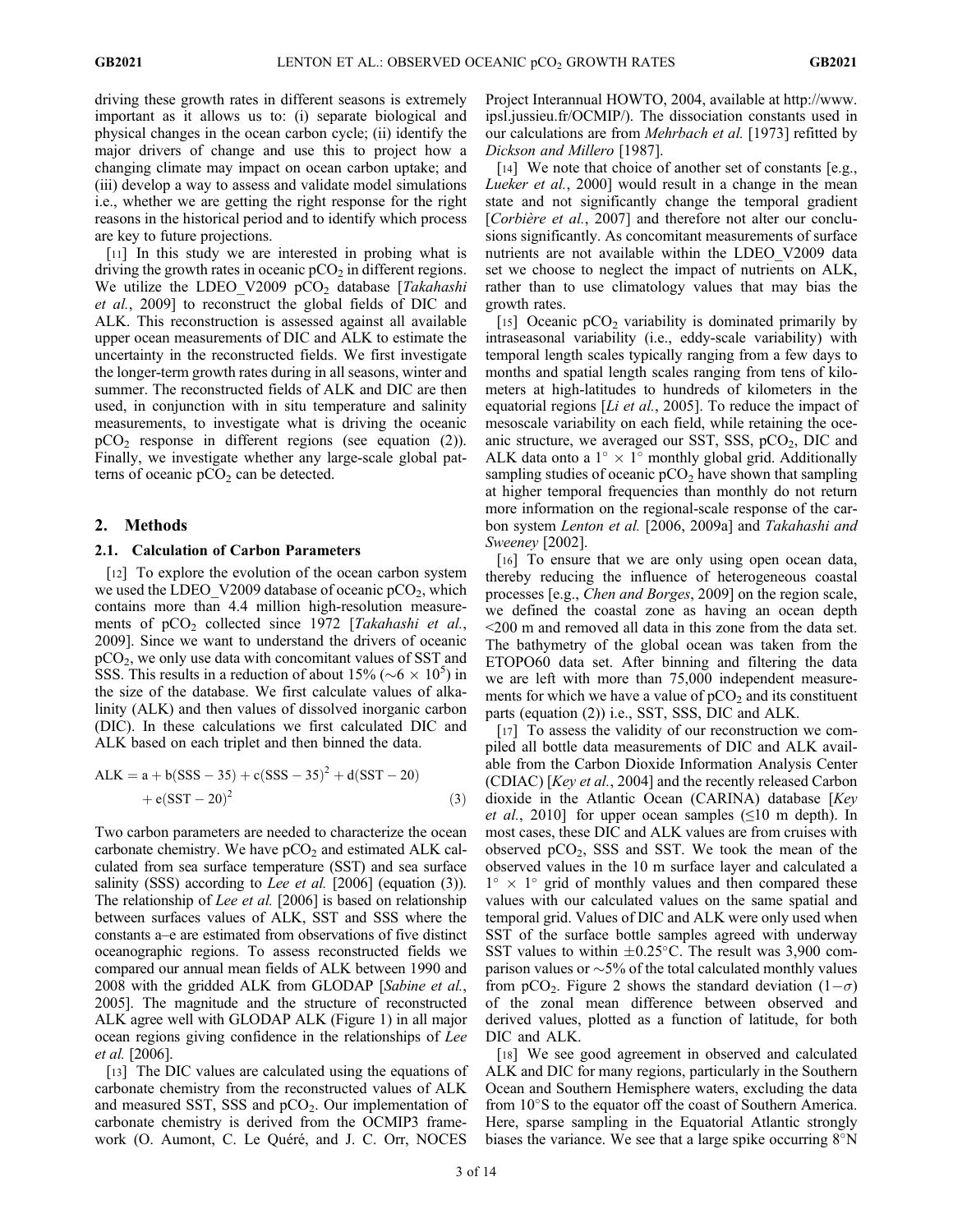

Figure 1. Comparison of the reconstructed mean alkalinity following Lee et al. [2006] in the period 1990–2008 and that from the gridded global GLODAP alkalinity fields [Key et al., 2004].

is strongly influenced by the data from the Arabian Sea. The regions where observed and estimated ALK and DIC show a poor comparison generally represent poorly sampled regions or regions of upwelling. For the North Pacific, unfortunately very few observations of DIC and ALK are available in

GLODAP or CARINA data sets for validation of the reconstructions.

[19] The accuracy of SST and SSS are both conservatively estimated to be  $0.01^{\circ}$ C and  $0.01$  salinity units. The level of uncertainty on  $pCO_2$  is reported to be  $\pm 2.5$   $\mu$ atm [Takahashi et al., 2009]. When the large changes associated with the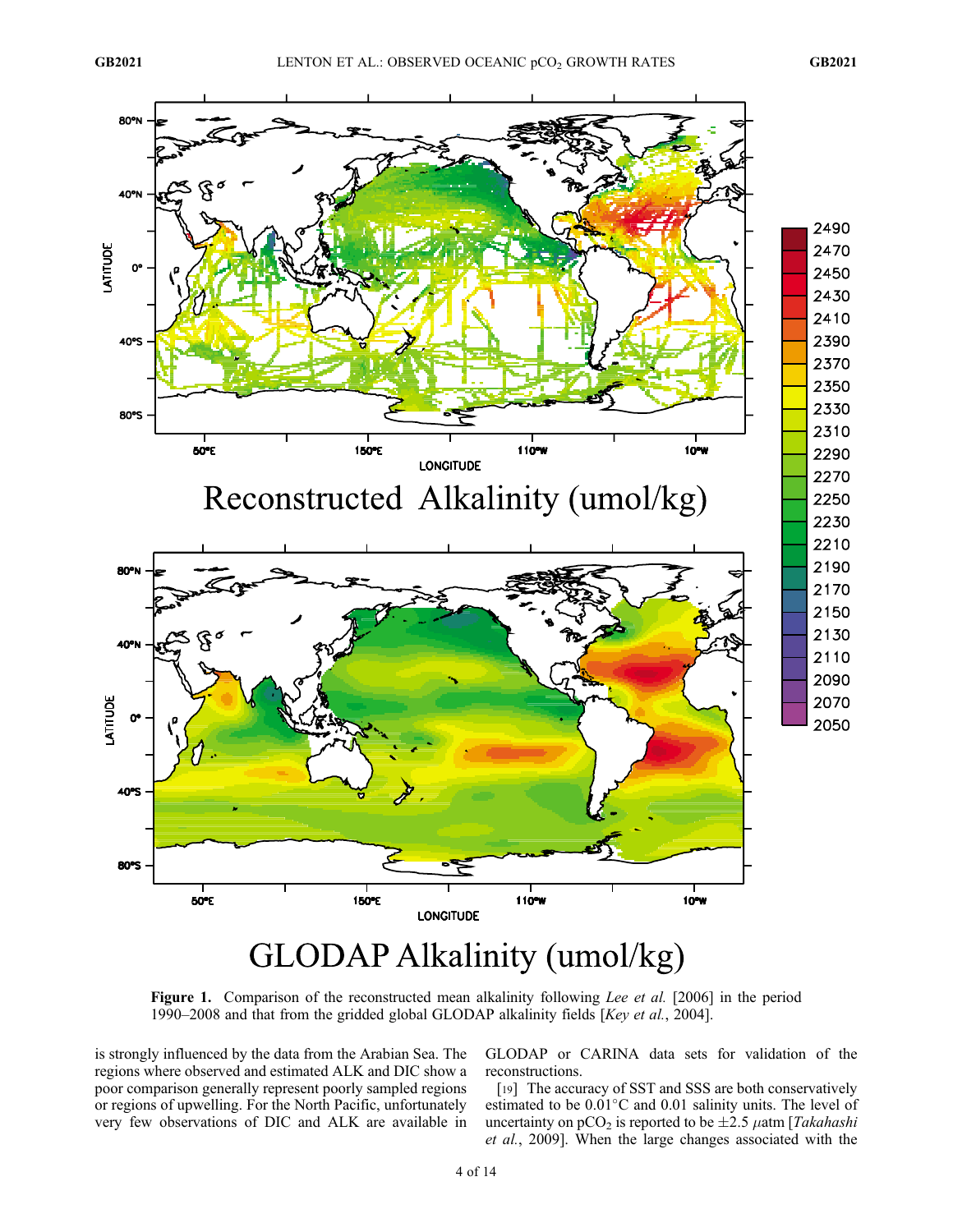

Figure 2. Zonal mean of the difference observed values (CDIAC and CARINA) and our reconstructed ALK (based on Lee et al. [2006]) and DIC derived from oceanic pCO<sub>2</sub> and ALK. Units are  $\mu$ mol kg<sup>-1</sup>.

Equatorial Pacific and the Arabian Sea are removed, we estimate the global mean uncertainty of ALK to be  $\pm 8 \ \mu$  mol kg<sup>-1</sup> from Figure 2. This uncertainty in ALK was consistent with the uncertainty calculated by Lee et al. [2006], providing added confidence to our reconstruction. The corresponding uncertainty in DIC was estimated to be  $\pm 9 \ \mu$ mol kg<sup>-1</sup>. This error is slightly greater than but consistent with the uncertainty of  $\pm$  5–7  $\mu$ mol kg<sup>-1</sup> in the calculation of DIC by *Millero et al.* [1993] using a  $\pm 4$   $\mu$ mol kg<sup>-1</sup> error in ALK. Independently assessing the reconstructed fields of DIC and ALK allows us to treat these fields as independent of SSS and SST in all subsequent analyses.

## 2.2. Calculation of Regional  $pCO<sub>2</sub>$  Growth Rates

[20] For the regional analysis of  $pCO<sub>2</sub>$  growth rates, the ocean was partitioned into thirteen ocean regions, as listed in Table 1. In the high latitude Northern Hemisphere we selected latitudes that correspond to the southern boundary of the subpolar gyre. The Southern Ocean corresponds to the ocean between the subtropical front to the edge of the seasonal sea-ice zone. In the equatorial regions we chose the 10 degrees either side of the equator. Subtropical regions were defined as the region between the equatorial and subpolar regions. We did not calculate changes for the Arctic and the marginal seas around Antarctica due to limited

observations. In each region we assessed the maximum and minimum SST and  $pCO<sub>2</sub>$  using Reynolds' observed SST products [*Reynolds et al.*, 2002] and the global monthly  $4^{\circ} \times$  $5^{\circ}$  pCO<sub>2</sub> climatology of Takahashi et al. [2009] respectively. We also opted initially to separate the high-latitude

Table 1. The Latitude and Longitude of the Ocean Regions Used in This Study and the Period Over Which Growth Rates and Their Drivers Are Assessed

| Region                                    | Latitude    | Longitude     | Period    |
|-------------------------------------------|-------------|---------------|-----------|
| Western Subarctic North Pacific<br>(SWNP) | $42N - 62N$ | 129E-180E     | 1995-2003 |
| Eastern North Pacific (ENP)               | $40N - 62N$ | 180E-120W     |           |
| Subtropical North Pacific (STNP)          | $30N - 42N$ | $120E - 105W$ | 1996-2005 |
| Equatorial Pacific (EqPac)                | $10N - 10S$ | $160W - 70W$  |           |
| Subtropical South Pacific (STSP)          | $10S - 45S$ | $60W-10E$     |           |
| Subpolar North Atlantic (SNA)             | $40N - 62N$ | $68W-2W$      |           |
| Subtropical North Atlantic (STNA)         | $10 - 40N$  | $80W - 5W$    |           |
| Equatorial Atlantic (EqAtl)               | $10N - 10s$ | 120E-30W      |           |
| Subtropical S. Atlantic (SSA)             | $10S - 45S$ | $60W-10E$     |           |
| North Indian (NIND)                       | $10N-30N$   | $10E-100E$    |           |
| Equatorial Indian (EqInd)                 | $10N - 10S$ | $10E-100E$    |           |
| Subtropical South Indian (SIND)           | $10S - 45S$ | $10E - 140E$  |           |
| Southern Ocean (SO)                       | $45S - 62S$ | Circumpol     | 1995–2008 |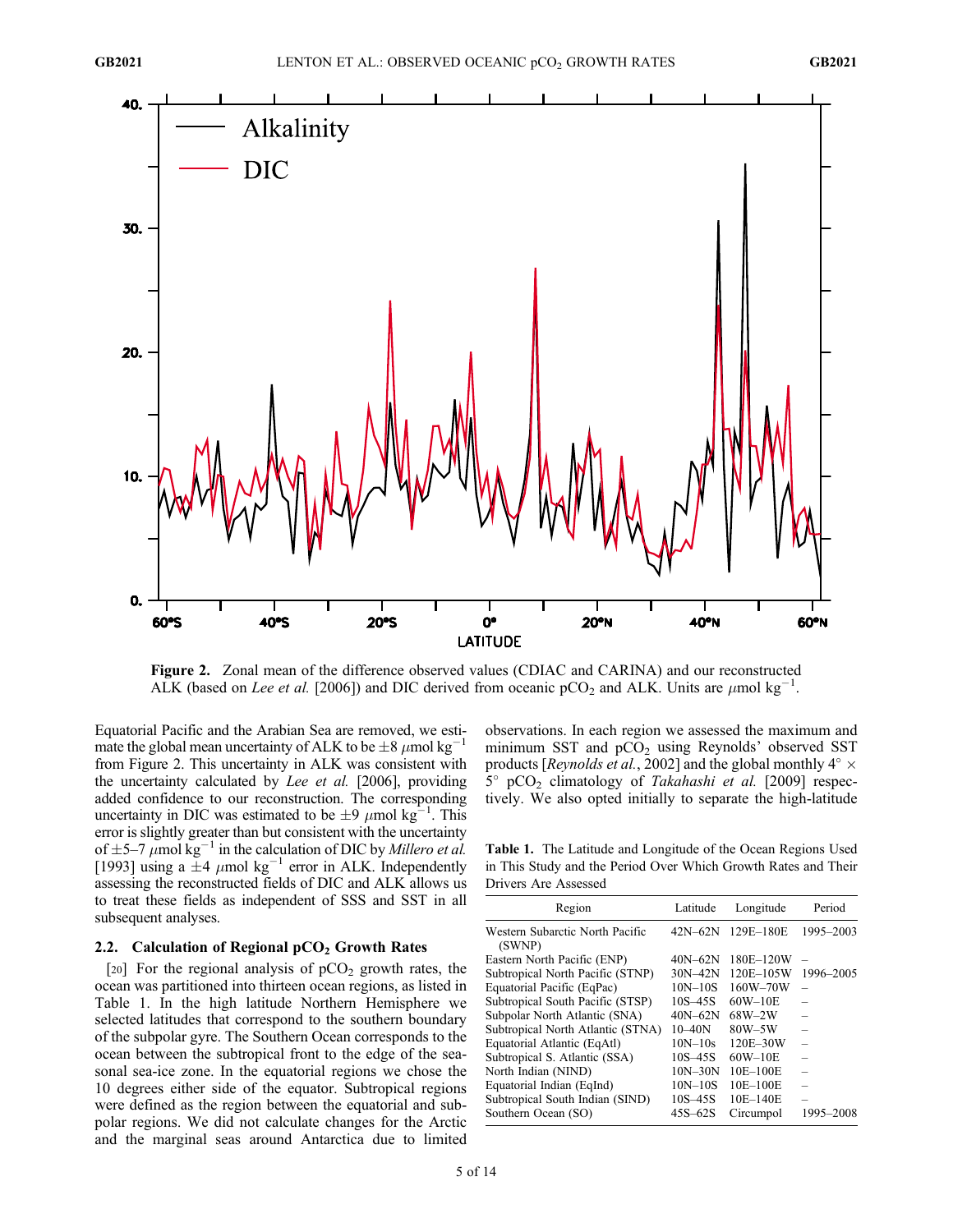

**Figure 3.** Monthly mean observed oceanic  $pCO<sub>2</sub>$  in different regions in the period 1980–2008. Overlain on each plot are the atmospheric  $CO<sub>2</sub>$  values (in red). Values below the atmospheric growth rate represent regions of ocean carbon uptake, while values above represent ocean sources.

North Pacific into Eastern and Western Hemispheres, following the analysis of Takahashi et al. [2006].

[21] Some regions (i.e., the Southern Ocean, the subarctic and the subtropical North Pacific) still had oceanic  $pCO<sub>2</sub>$ values that are much higher than expected within the open ocean—even after removing data in areas less than 200 m in depth (i.e., next to the coast). We interpreted this as 'contamination' of the open ocean with coastal data. These coastal values could potentially bias calculations of regional growth rates. To exclude this data,  $pCO<sub>2</sub>$  values exceeding two standard deviations from the regional mean were excluded.

[22] The temporal coverage of oceanic  $pCO<sub>2</sub>$  in all regions is shown in Figure 3. The regions that contain complete, or semi-complete, records from the mid 1990s onwards and have a well-represented seasonal cycle are: the Southern Ocean, the subarctic and subtropical North Pacific and the Equatorial Pacific allowing us to assess multidecadal changes in oceanic  $pCO<sub>2</sub>$  growth rate. The ocean carbon cycle variability in the Equatorial Pacific is strongly influenced by large-scale climate variability (such as the ENSO and the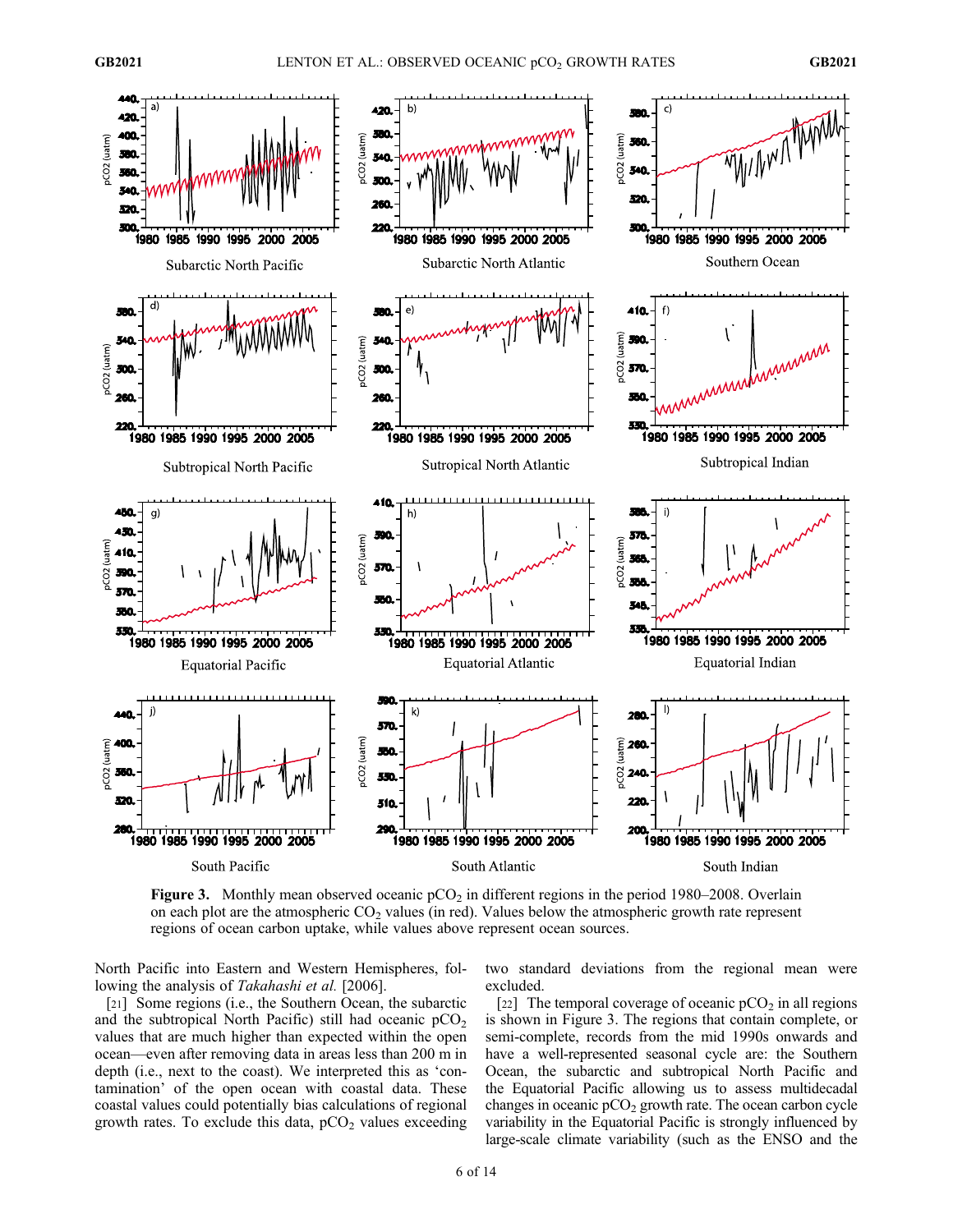Pacific Decadal Oscillation (PDO)) [Feely et al., 2002]. Consequently, our ability to reconstruct ALK and DIC is poor and we have chosen not to include the Equatorial Pacific in our analysis. In the remaining regions there was insufficient coverage to assess the multidecadal variability i.e., a wellrepresented seasonal cycle over multiple decades.

# 2.3. Calculation of Oceanic and Atmospheric Growth Rates

[23] The detection of growth rates at the monthly scale is highly challenging due to variability in oceanic  $pCO<sub>2</sub>$  and under-sampling in most regions. Therefore, by binning the data into seasonal (3-month) mean values we reduce the intraseasonal variance and potential biases. We focus on changes in both summer and winter following Metzl [2009], and in all seasons (annual change). The January to March period is taken to be summer in the Northern Hemisphere and winter in the Southern Hemisphere. While, the July to September period is taken to be winter in the Southern Hemisphere and summer in the Northern Hemisphere.

[24] We use linear regression to calculate the growth rates in both the atmospheric and oceanic  $pCO<sub>2</sub>$  which assumes that the growth rate is linear, which is consistent with observational studies. Uncertainty in the oceanic  $pCO<sub>2</sub>$ growth rate and its drivers is calculated following Wilks [2006]. This error in the growth rate is significantly larger than the uncertainty associated with the binning of the observations. Therefore, we are confident that the uncertainty associated with the calculation of the growth rates is a very good approximation of the total error in the slope.

[25] Globally in the period 1995–2008 an atmospheric  $CO<sub>2</sub>$  growth rate of 1.9  $\mu$ atm yr<sup>-1</sup> (Seasonally R<sup>2</sup> > 0.99) was calculated. As the response is primarily linear we focus on the changes in physical and biological drivers of changes in  $pCO<sub>2</sub>$  growth rate rather than changes in atmospheric growth rate. The growth rate of atmospheric  $CO<sub>2</sub>$  was calculated from the monthly gridded (by latitude)  $CO<sub>2</sub>$  values from Globalview [Earth System Research Laboratory, 2009] and we assumed zonal homogeneity.

# 2.4. Determining Drivers of Oceanic  $pCO<sub>2</sub>$  Growth Rates

[26] We use linear regression to calculate the all season, winter and summer growth rates for each of the drivers of the oceanic  $pCO<sub>2</sub>$  growth rates (SSS, SSS, ALK, DIC). The relative contribution of the drivers to the  $pCO<sub>2</sub>$  growth rate were assessed by converting the growth rates of the drivers into  $pCO<sub>2</sub>$  units ( $\mu$ atm) using the approximations of Takahashi et al. [1993]. To calculate the Revelle factors for surface waters we used the approximations of *Sarmiento and* Gruber [2006], calculated using GLODAP DIC and ALK [*Key et al., 2004*].

[27] In our analysis we focus on the changes in oceanic  $pCO<sub>2</sub>$  growth rate in response to changes in SSS (freshwater flux), biological production and ocean physics. To account for any changes in the hydrological cycle on carbon chemistry over the study period we normalize the values of ALK and DIC to 34.0 [Chen and Millero, 1979]. We recalculate the DIC and ALK growth rates based on the normalized ALK and DIC values (nDIC and nALK). The influence of biological production and ocean physics can be then teased apart by an analysis of the differences between the summer

and winter nDIC and nALK growth rates. For example, in the high-latitudes the changes in the winter nDIC and nALK growth rates are largely a response to ocean physics. In the summer, the changes in the nDIC and nALK growth rates, relative to the winter, are a combined response to changes in biological production and ocean physics.

[28] The residuals between the summation of the drivers and the observed oceanic  $pCO<sub>2</sub>$  growth rate can be attributed to: i) the use of a spatial and temporal mean Revelle factor with no seasonality; ii) the a priori assumption that growth rates are linear; iii) the approximation of the change in oceanic  $pCO<sub>2</sub>$  by each individual component following Takahashi et al. [1993].

# 3. Results and Discussion

[29] In this section we present and discuss the oceanic  $pCO<sub>2</sub>$  growth rates for each region annually (all seasons), summer and winter. To assess the contribution of each of the drivers (ALK, DIC, SSS, SST) to the oceanic  $pCO<sub>2</sub>$  growth rate we calculate the growth rates of each of the drivers, which are presented in Tables 2–5. To quantify the contribution of each of these drivers to the oceanic  $pCO<sub>2</sub>$  growth rate we convert the growth rate of each of the drivers into units of  $pCO<sub>2</sub>$  ( $\mu$ atm), which are presented in Figures 4–7. Also, we present the time series of the seasonal data for each region in Figures  $S1-S4$  in the auxiliary material.<sup>1</sup>

# 3.1. The Subarctic Western North Pacific

[30] In the subarctic North Pacific, sampling is strongly biased to the Western Hemisphere, and hence we focus on this region  $(42^{\circ}N-50^{\circ}N$  and  $150^{\circ}E-170^{\circ}E$ ). For the period 1995–2003, there is a coherent and well-defined seasonal cycle in all primary fields. The subarctic Western North Pacific is characterized by strong summer biological activity and winter vertical mixing supplying carbon and nutrients from the subsurface. The Western North Pacific is a net sink of atmospheric  $CO<sub>2</sub>$  [Takahashi et al., 2009] with large multiyear variability (Figure 3).

[31] The increase of oceanic pCO<sub>2</sub> growth (1.6  $\pm$  1.7  $\mu$ atm  $\text{yr}^{-1}$ ) is similar to the atmospheric  $\overline{\text{CO}}_2$  growth rate (1.9 µ atm  $y(r^{-1})$  in all seasons, indicating that this region is tracking the atmosphere for the period 1995–2003 (Figure 4). Our calculated annual growth rate is in agreement with the observed value of 1.4  $\pm$  0.8  $\mu$ atm yr<sup>-1</sup> reported by *Takahashi et al.* [2006] over the period 1970–2004. Our calculated values have a larger uncertainty than *Takahashi et al.* [2006], which may reflect the shorter length of our time series.

[32] The SST shows little change, however an SSS increase is evident (Table 2). This SSS increase is qualitatively consistent with the long-term increase in salinity observed in this region over the 1950–2000 period [Durack and Wijffels, 2010]. The values in DIC and ALK for all seasons (Table 2) both show large increases over the period (1995–2003). However, when we normalize DIC and ALK to salinity these increases are significantly reduced, suggesting that the observed increases in DIC and ALK are largely driven by the increases in SSS over the study period. Therefore we see that the oceanic  $pCO<sub>2</sub>$  growth rate is driven primarily by increases in DIC, offset by increases in ALK (Figure 4).

<sup>&</sup>lt;sup>1</sup>Auxiliary materials are available in the HTML. doi:10.1029/ 2011GB004095.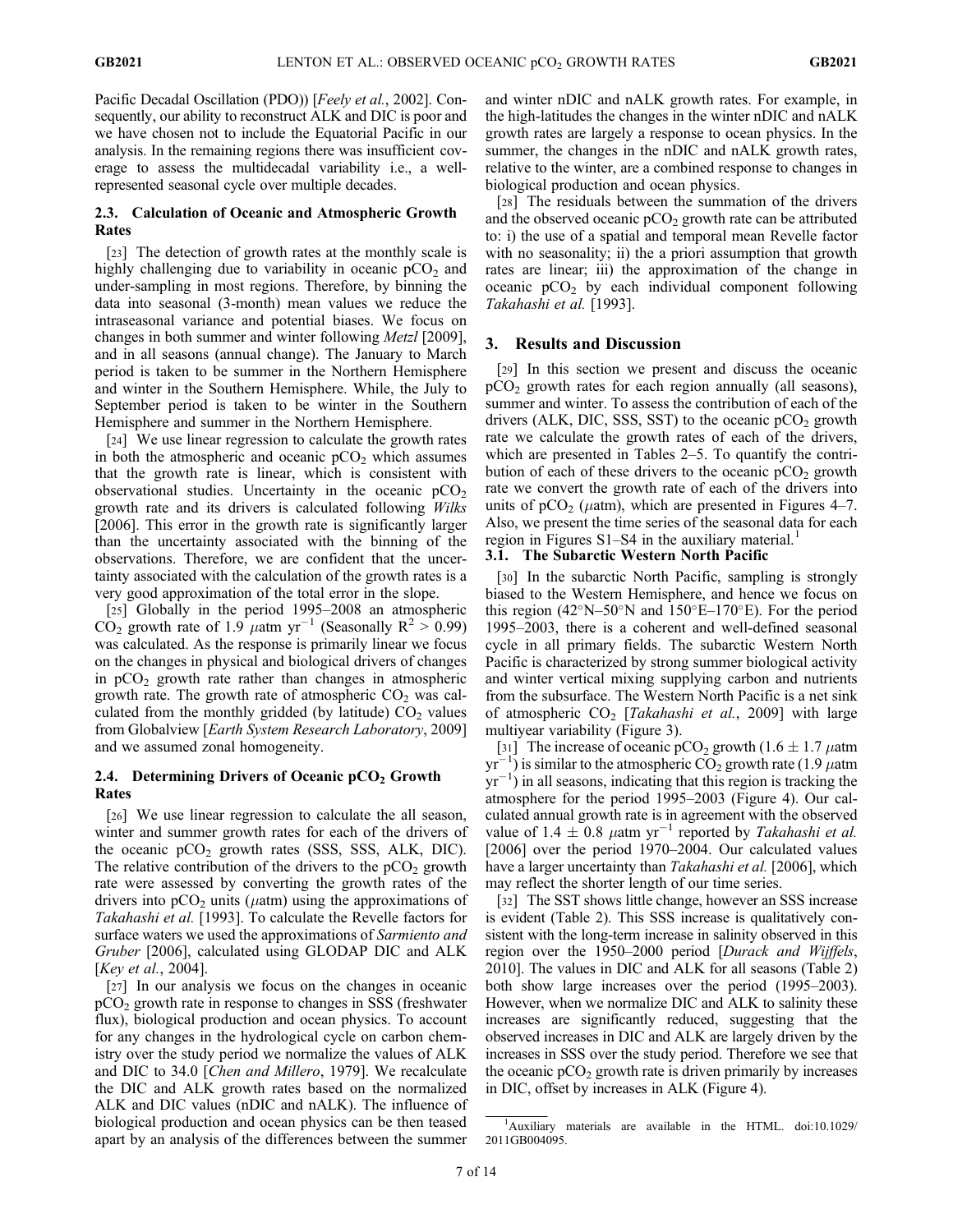

**Figure 4.** Summer, winter and all seasons (annual)  $CO<sub>2</sub>$  growth rates and their associated uncertainty in the Western Subpolar North Pacific over the period  $1995-2003$  in units of  $pCO<sub>2</sub>$ . Illustrated are the atmospheric and oceanic growth rates, the drivers of oceanic  $pCO<sub>2</sub>$  and the growth rates of DIC and ALK normalized to constant salinity.

[33] The winter oceanic  $pCO<sub>2</sub>$  value (Figure 4) is close to the atmospheric  $CO<sub>2</sub>$  growth rate i.e., tracking the atmospheric  $CO<sub>2</sub>$  growth rate over the study period. The DIC, ALK and SSS all demonstrate strong increases, while SST shows a net decrease (Table 2). Analogous to the total response (all seasons) the winter oceanic  $pCO<sub>2</sub>$  growth rate can be explained by increases in DIC leading to increased  $pCO<sub>2</sub>$ , with a strong compensating role played due to ALK (Figure 4).

[34] In winter, the normalization of DIC and ALK to constant salinity demonstrates that the strong positive growth rates in DIC and ALK can be explained by the observed SSS increases in the winter months (Table 2; nDIC and nALK). The increase in SSS, the decrease in SST and the similarity in the magnitude of nDIC to nALK growth rates suggest that vertical process play a key role in influencing the growth rates of DIC and ALK.

[35] The summer oceanic  $pCO<sub>2</sub>$  growth rate increases faster than the atmospheric  $CO<sub>2</sub>$  growth rate (Figure 4 and Table 2), in contrast to the winter. This suggests that the strength of the summer  $CO<sub>2</sub>$  sink may be decreasing over the period 1995–2003 although this growth rate is associated with a large uncertainty. Analogous to the winter, DIC, ALK and SSS all show increases, while SST shows a decrease (Table 2). The faster oceanic  $pCO<sub>2</sub>$  growth rate in the summer relative to the winter growth rate is driven primarily by the difference between the growth rates of DIC and ALK (Figure 4 and Table 2).



**Figure 5.** Summer, winter and all seasons (annual)  $CO<sub>2</sub>$  growth rates and their associated uncertainty in the Subtropical North Pacific over the period 1996–2005 in units of  $pCO<sub>2</sub>$ . Illustrated are the atmospheric and oceanic growth rates, the drivers of oceanic  $pCO<sub>2</sub>$  and the growth rates of DIC and ALK normalized to constant salinity.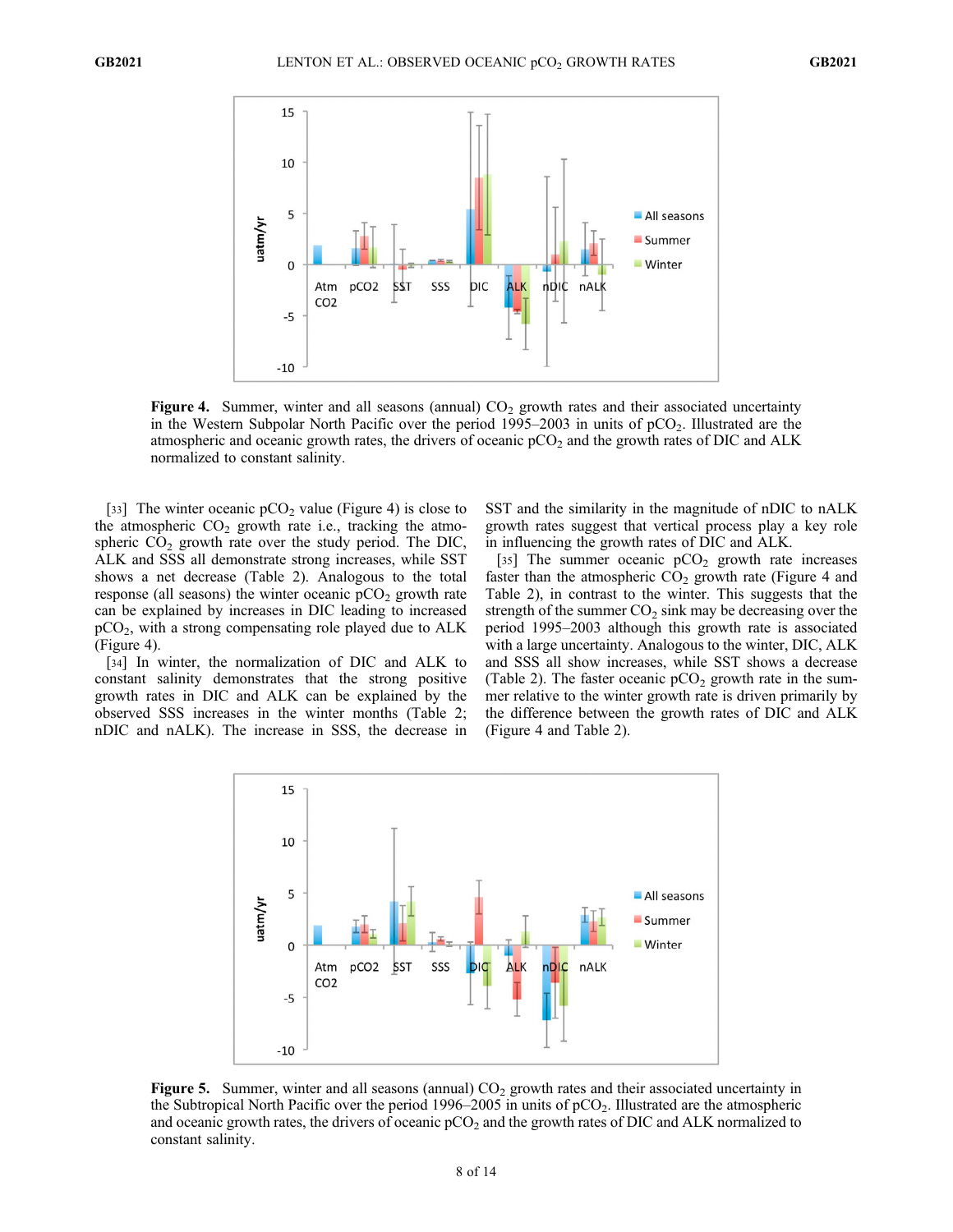

Figure 6. Summer, winter and all seasons (annual)  $CO<sub>2</sub>$  growth rates and their associated uncertainty in Indian and Pacific sectors of the Southern Ocean over the period  $1995-2008$  in units of  $pCO<sub>2</sub>$ . Illustrated are the atmospheric and oceanic growth rates, the drivers of oceanic  $pCO<sub>2</sub>$ .

[36] When DIC and ALK are normalized to constant salinity we see large decreases in DIC and ALK growth rates, highlighting the strong impact of changes in SSS over the study period, which is consistent with the winter. The summer nDIC and nALK growth rates are less than the winter growth rates, suggesting an increase in biological production, which is consistent with observed changes over the study period from Behrenfeld et al. [2006] and Gregg et al. [2005]. Further, that the change in the nDIC:nALK growth rate ratio from winter to summer is close to 1:2, which strongly suggests that these biological changes may be attributable to an increase in  $CaCO<sub>3</sub>$  production.

[37] Our calculated summer DIC growth rate (3.3  $\pm$ 2.0  $\mu$ mol kg<sup>-1</sup> yr<sup>-1</sup>; Table 2) is higher than the values

reported in the greater Western North Pacific of  $1.3 \pm 2 \ \mu$ mol  $\text{kg}^{-1}$  yr<sup>-1</sup> by *Feely et al.* [2003] and *Sabine et al.* [2004b] (1972–2003) based on non-winter months, although large uncertainty exists within all of these calculated growth rates. Nevertheless, these differences in the mean values may be explained by changes in SSS.

[38] Despite the large changes in the summer and winter values of DIC and ALK that occur in response to changes in salinity, this has little net impact on the oceanic  $pCO<sub>2</sub>$ growth rate. This is because in this region the oceanic growth rate is set primarily by ratio between the growth rates of DIC and ALK. As the ratio of the DIC to ALK growth rate remains unchanged with dilution, the net impact on



**Figure 7.** Summer, winter and all seasons (annual)  $CO<sub>2</sub>$  growth rates and their associated uncertainty in Atlantic sectors of the Southern Ocean over the period  $2001-2008$  in units of  $pCO<sub>2</sub>$ . Illustrated are the atmospheric and oceanic growth rates, the drivers of oceanic  $pCO<sub>2</sub>$  and the growth rates of DIC and ALK normalized to constant salinity.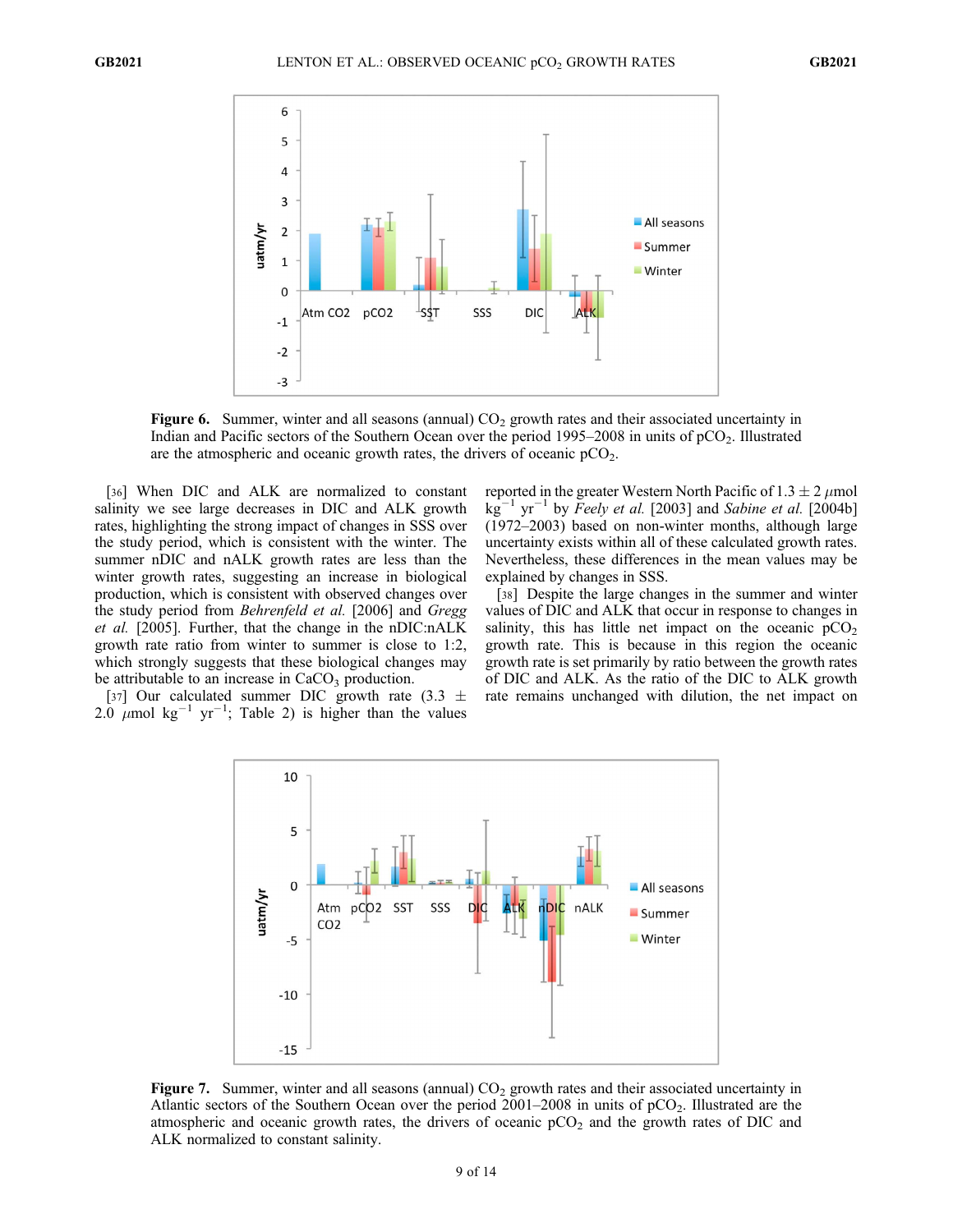Table 2. Subarctic Western North Pacific Growth Rates and Uncertainty in Oceanic  $pCO<sub>2</sub>$  and Drivers Calculated in the Period 1995–2003

|                                                      | Annual          | Winter           | Summer           |
|------------------------------------------------------|-----------------|------------------|------------------|
| $pCO2sw (\mu atm yr^{-1})$                           | $1.6 + 1.7$     | $1.7 + 2$        | $2.8 \pm 1.3$    |
| SST $(^{\circ}C \text{ yr}^{-1})$                    | $0.01 + 0.25$   | $-0.06 \pm 0.11$ | $-0.03 \pm 0.13$ |
| $SSS$ (units $yr^{-1}$ )                             | $0.04 \pm 0.01$ | $0.03 \pm 0.01$  | $0.04 + 0.01$    |
| DIC ( $\mu$ mol kg <sup>-1</sup>                     | $2.1 + 3.7$     | $3.4 + 2.3$      | $3.3 + 2.0$      |
| nDIC ( $\mu$ mol kg <sup>-1</sup> yr <sup>-1</sup>   | $-0.3 \pm 3.6$  | $1.3 \pm 3.1$    | $0.4 + 1.8$      |
| ALK ( $\mu$ mol kg <sup>-1</sup> yr <sup>-1</sup> )  | $2.0 + 1.5$     | $2.8 + 1.2$      | $2.2 \pm 0.1$    |
| nALK ( $\mu$ mol kg <sup>-1</sup> yr <sup>-1</sup> ) | $-0.7 \pm 1.3$  | $0.5 + 1.7$      | $-1.0 \pm 0.6$   |

oceanic  $pCO<sub>2</sub>$  growth rate from changes in the SSS, and  $pCO<sub>2</sub>$  directly, is very small over the study period.

#### 3.2. Subtropical North Pacific

[39] The Subtropical North Pacific (STNP:  $10^{\circ}N-42^{\circ}N$ ) encompasses a very large surface area; hence the ranges in both SST and SSS are large. As this database is spatially biased to the northern part of the STNP we consider only data in the region  $30^{\circ}$ N–42°N, and in the period 1996–2005. We note in investigating this region that it is strongly influenced by the Pacific Decadal Oscillation (PDO) which can have a large impact on ocean carbon uptake [Feely et al., 2002] in both its positive and negative phase. The STNP is oligotrophic and shows a large seasonal variability in  $CO_2$ : strong  $CO<sub>2</sub>$  drawdown occurs during the boreal winter in response to cooling and enhanced mixing, and reduced  $CO<sub>2</sub>$ uptake occurs in the summer due to warming [Takahashi et al., 2009] (Figure 3).

[40] The STNP oceanic annual pCO<sub>2</sub> growth rate (1.8  $\pm$ 0.6  $\mu$ atm yr<sup>-1</sup>) appears to be tracking the annual atmospheric growth rate (1.9  $\mu$ atm yr<sup>-1</sup>) over the period 1996– 2005. This is in good agreement with Takahashi et al. [2006], who found that the annual oceanic pCO2 growth rate was indistinguishable from the atmospheric growth rate over the period 1970–2004. The total increase (all seasons) seen in SST for the STNP (Table 3) is broadly consistent with observations of SST by *Gregg et al.* [2005] and Polovina et al. [2008] over the 1996–2005 period. An increase in SSS (Table 3) was also evident, which is also broadly consistent with the increases observed by Durack and Wijffels [2010].

[41] A net decrease in DIC and corresponding net increase in ALK (Table 3) is also present over the study period. A key driver of the total growth rate in oceanic  $pCO<sub>2</sub>$  in this region is SST acting to increase oceanic  $pCO<sub>2</sub>$ , with decreases in DIC and increases in ALK playing a compensating role, acting together to reduce oceanic  $pCO<sub>2</sub>$  (Figure 5). When DIC and ALK are normalized to constant salinity we see large net decreases in DIC and ALK. Such large decreases could be explained through strong increases in biological production in response to a warmer ocean or a reduction in the strength of the winter upwelling (discussed later).

[42] During winter we see that the oceanic  $pCO<sub>2</sub>$  growth rate  $(1.1 \pm 0.4 \mu \text{atm yr}^{-1})$  is less than the atmospheric growth rate of 1.9  $\mu$ atm yr<sup>-1</sup>. This suggests that this region is an increasing sink of atmospheric  $CO<sub>2</sub>$  in the winter 1996– 2005 period. Our winter oceanic  $pCO<sub>2</sub>$  growth rate is lower than that of *Inoue et al.* [1995] (i.e.,  $1.8 \pm 0.6 \mu$ atm yr<sup>-1</sup>) for the Western Pacific region  $(15^{\circ}N-35^{\circ}N)$  between 1984 and 1993. This lower value may reflect both the differences in spatial regions, and/or the differences in the atmospheric growth rate between the two periods.

[43] In the winter, increases in SST and SSS are associated with a net reduction in both DIC and ALK (Figure 5). It is this decrease in DIC that acts to enhance the oceanic uptake of atmospheric  $CO<sub>2</sub>$ , while the increase in SST and the decrease in ALK play a compensating role and modulate the uptake. When DIC and ALK are normalized to constant salinity we see large net decreases in DIC and ALK, over the study period (Table 3).

[44] During the winter the oceanic  $pCO<sub>2</sub>$  growth rates appear to be a complex response to both biological production and changes in vertical supply. When DIC and ALK are normalized to constant salinity we see net decreases in nDIC and nALK growth rates. This coupled with the increases in SST suggest reduced vertical supply. This is consistent with studies that show an increase in stratification in this region and an expansion of the size of the oligotrophic gyres over this period [e.g., Polovina et al., 2008]. Also, the increase in SST, in conjunction with the faster growth rates of nDIC than nALK, suggest that either there may have been enhanced production of organic carbon and/or changes in  $CaCO<sub>3</sub>$  production in response to a warmer ocean. This increase in production is consistent with Gregg et al. [2005] and Behrenfeld et al. [2006] who showed an increase in remotely sensed chlorophyll in the region  $30^{\circ}$ N–42°N over the periods 1998–2003 and 1999–2004 respectively.

[45] In the summer, we see that the oceanic  $pCO<sub>2</sub>$  growth rate  $(2.0 \pm 0.8 \ \mu \text{atm yr}^{-1})$  is similar to the atmospheric CO<sub>2</sub> growth rate over the study period (Figure 5). This suggests that the strength of the summer drawdown of atmospheric  $CO<sub>2</sub>$  is not changing. While we do see increases in SSS and SST consistent with the total response (all seasons) and winter, we also observe strong positive growth rates in DIC and ALK (Figure 5). Here, increases in DIC and SST act in concert to increase the oceanic  $pCO<sub>2</sub>$  growth rate and are compensated by increases in ALK (Figure 5). The ALK and DIC growth rates increase by the same magnitude from winter to summer ( $\sim$ 4  $\mu$ mol kg<sup>-1</sup> yr<sup>-1</sup>), this suggests that changes in winter biological production plays a key role in setting summer  $pCO<sub>2</sub>$  growth rates. The strong negative trends in nDIC and nALK suggest increased vertical stratification, consistent with the winter.

[46] The summer growth rates in DIC of 2.3  $\pm$  0.8  $\mu$ mol  $kg^{-1}$  $1 \text{ yr}^{-1}$  (Table 3) are larger than those of Sabine et al. [2008] and Feely et al. [2003] for the non-winter mixed

Table 3. Western Subtropical North Pacific Growth Rates and Uncertainty in Oceanic  $pCO<sub>2</sub>$  and Drivers Calculated in the Period 1995–2005

|                                                        | Ann.           | Winter         | Summer          |
|--------------------------------------------------------|----------------|----------------|-----------------|
| $pCO2sw$ ( $\mu$ atm yr <sup>-1</sup> )                | $1.8 \pm 0.6$  | $1.1 \pm 0.4$  | $2.0 \pm 0.8$   |
| SST ( $^{\circ}$ C yr <sup>-1</sup> )                  | $0.3 \pm 0.5$  | $0.2 \pm 0.1$  | $0.2 + 0.1$     |
| $SSS$ (units $yr^{-1}$                                 | $0.04 + 0.1$   | $0.01 + 0.02$  | $0.07 \pm 0.02$ |
| DIC ( $\mu$ mol kg <sup>-</sup>                        | $-1.3 + 1.5$   | $-2.0 \pm 1.1$ | $2.3 \pm 0.8$   |
| nDIC ( $\mu$ mol kg <sup>-</sup><br>$yr^{-1}$ .        | $-3.6 \pm 1.3$ | $-2.9 + 1.7$   | $-1.8 \pm 1.7$  |
| ALK ( $\mu$ mol kg <sup>-1</sup> yr <sup>-1</sup> )    | $0.6 \pm 0.9$  | $-0.8 \pm 0.9$ | $3.2 \pm 1.0$   |
| $nALK$ ( $\mu$ mol kg <sup>-1</sup> yr <sup>-1</sup> ) | $-1.8 \pm 0.4$ | $-1.7 \pm 0.7$ | $-1.4 \pm 0.6$  |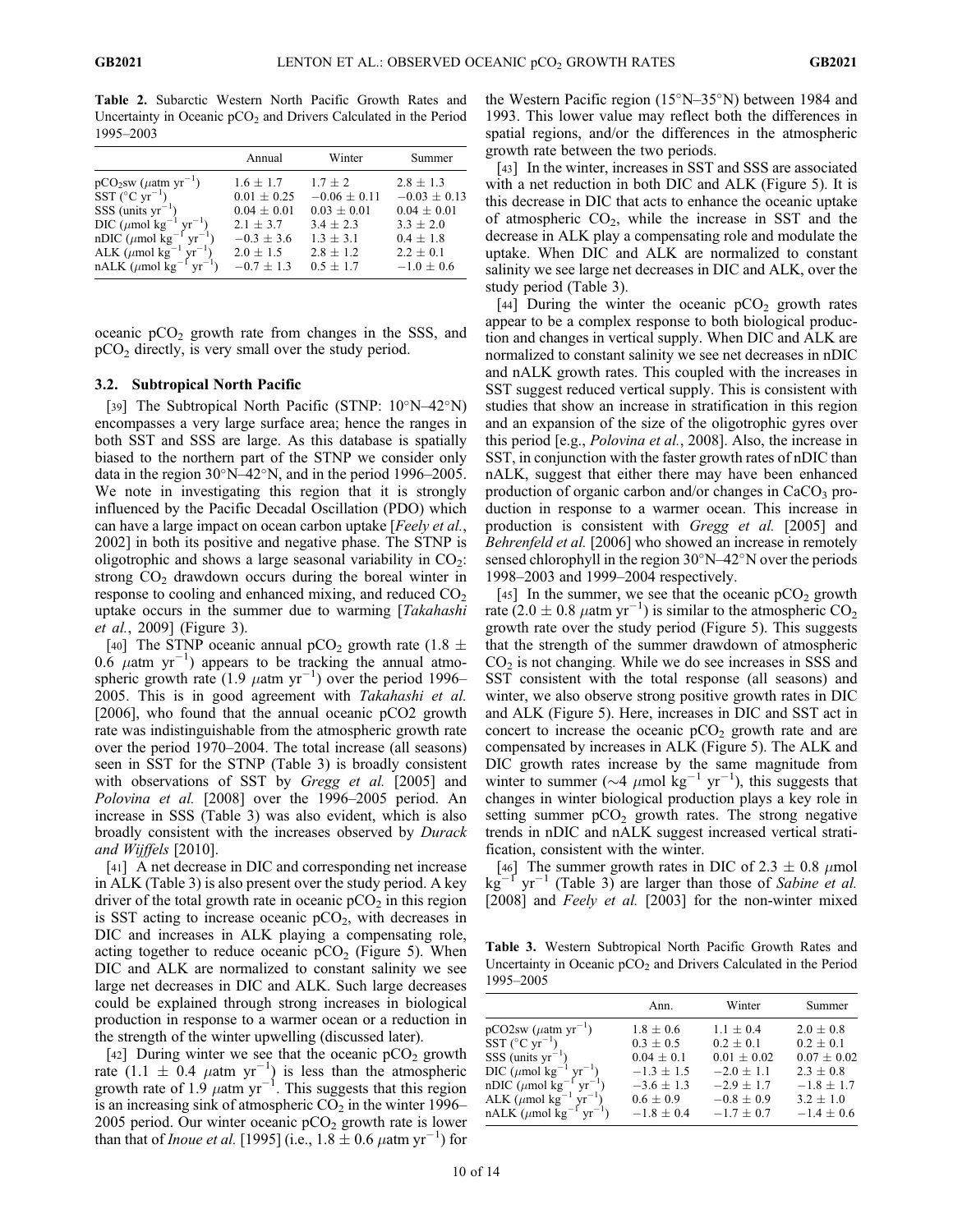Table 4. Southern Ocean Indian and Pacific Ocean Region Growth Rates and Uncertainty in Oceanic  $pCO<sub>2</sub>$  and Drivers Calculated in the Period 1995–2008

|                                                                                                                                                                                  | Annual                                                         | Winter                                                                          | Summer                                                         |
|----------------------------------------------------------------------------------------------------------------------------------------------------------------------------------|----------------------------------------------------------------|---------------------------------------------------------------------------------|----------------------------------------------------------------|
| pCO2sw ( $\mu$ atm yr <sup>-1</sup> )<br>SST (°C yr <sup>-1</sup> )<br>SSS (units yr <sup>-1</sup> )<br>DIC ( $\mu$ mol kg <sup>-1</sup> )<br>ALK ( $\mu$ mol kg <sup>-1</sup> ) | $2.2 + 0.2$<br>$0.01 \pm 0.06$<br>$1.0 \pm 0.6$<br>$0.1 + 0.3$ | $2.3 + 0.3$<br>$0.05 \pm 0.06$<br>$0.01 \pm 0.02$<br>$0.7 + 1.2$<br>$0.4 + 0.6$ | $2.1 + 0.3$<br>$0.07 \pm 0.14$<br>$0.3 + 0.4$<br>$0.3 \pm 0.3$ |

layer (1.3  $\pm$  0.2  $\mu$ mol kg<sup>-1</sup> yr<sup>-1</sup>; 1973–2000). While these differences may in part be explained by different atmospheric growth rates, they are more likely associated with the physical changes that have occurred over the two periods. A decrease in vertical supply would also account for the differences between our annual negative growth rate in DIC  $(-1.3 \pm 1.5 \mu \text{mol yr}^{-1})$  and the small positive growth rate of Takahashi et al. [2006]  $(0.6 \pm 0.3 \mu mol yr^{-1})$  in the mixed layer (1970–2004).

#### 3.3. The Southern Ocean

[47] The Southern Ocean  $(45^{\circ}S - 62^{\circ}S)$  still remains one of the ocean regions that is most under-sampled for carbon. The Southern Ocean acts as a key net annual sink of atmospheric  $CO<sub>2</sub>$  [Takahashi et al., 2009] (Figure 3). This region has a high-nutrient low chlorophyll (HNLC) regime, characterized by strong vertical mixing that supplies nutrients and  $CO<sub>2</sub>$  to the surface during winter and by active photosynthetic utilization during summer [e.g., *Metzl et al.*, 2006].

[48] In our preliminary analysis for the period 1995–2008, we first estimate the total (all seasons)  $pCO<sub>2</sub>$  growth rate at  $2.3 \pm 0.2$   $\mu$ atm yr<sup>-1</sup>, which is faster than the corresponding atmospheric growth rate of 1.9  $\mu$ atm yr<sup>-1</sup>. In summer, the calculated oceanic pCO<sub>2</sub> growth rate of 2.1  $\pm$  0.3  $\mu$ atm yr<sup>-1</sup> is close to the atmospheric  $CO<sub>2</sub>$  growth over the same period, while in the winter months (where much less data is available), we calculated an oceanic  $pCO_2$  of 2.5  $\pm$  0.7  $\mu$ atm  $yr^{-1}$ , close to the value of 2.2  $\pm$  0.5  $\mu$ atm yr<sup>-1</sup> calculated by Takahashi et al. [2009] in the circumpolar ocean in the period 1983–2008, but not significantly different to the atmospheric growth rate of 1.9  $\mu$ atm yr<sup>-1</sup>. However, when we investigated the growth rates and drivers of oceanic  $pCO<sub>2</sub>$  they appear to vary significantly across the different ocean regions of the Southern Ocean. As shown later, since the growth rates and drivers in the Indian and Pacific Regions (0:295E) of the Southern Ocean are similar we combined these and considered the Atlantic Region (65W:0) separately.

# 3.3.1. The Indian and Pacific Sectors of the Southern **Ocean**

[49] In the Indian and Pacific sectors of the Southern Ocean (0:295E) 1995–2008, the annual growth rate in oceanic pCO<sub>2</sub> is  $2.2 \pm 0.2$   $\mu$ atm yr<sup>-1</sup> (Figure 6 and Table 4), which is slightly larger than the annual ocean  $CO<sub>2</sub>$  growth rate over the same period. This suggests that annually this region is a very weakly decreasing sink of atmospheric  $CO<sub>2</sub>$ . This is in good agreement with Metzl [2009] who calculated an annual pCO<sub>2</sub> growth rate of 2.4  $\pm$  0.2  $\mu$ atm yr<sup>-1</sup> (1991– 2007) for the Southwestern Indian Ocean.

[50] We see that there is no evidence of long-term growth rates in SST, SSS or ALK (Table 4 and Figure 6). The growth rate in oceanic  $pCO<sub>2</sub>$  is driven by the increase in DIC over the study period. An oceanic  $pCO<sub>2</sub>$  growth that is faster than the atmosphere growth rate, and driven primarily by DIC, is very consistent with the expected response to the positive phase of the Southern Annular Mode (SAM) [*Lenton et al.*, 2009b]. In its positive phase the SAM drives enhanced upwelling of carbon-rich deep water at high latitudes in response to enhanced poleward winds over the Southern Ocean, leading to an increase in the value of DIC and a subsequent reduction in atmospheric  $CO<sub>2</sub>$  uptake.

[51] In the winter, the oceanic pCO<sub>2</sub> growth rate (2.3  $\pm$ 0.3  $\mu$ atm yr<sup>-1</sup>) is above the atmospheric CO<sub>2</sub> growth rate: the region is acting is a weak decreasing sink of atmospheric  $CO<sub>2</sub>$  (Figure 6). This oceanic  $pCO<sub>2</sub>$  growth rate is in good agreement with the results of *Metzl* [2009] in the South-Western Indian Ocean, who calculated an annual  $pCO<sub>2</sub>$ growth rate of 2.1  $\pm$  0.2  $\mu$ atm yr<sup>-1</sup> (1991–2000; 50–55S). In the winter, we see increases in SST, DIC and ALK (Table 4) over the study period. We see that the oceanic  $pCO<sub>2</sub>$  growth rate is dominated by increases in DIC with the increase in ALK balancing the increase in SST. These increases in DIC and ALK are consistent with the enhanced ventilation of carbon and nutrient rich deep waters associated with the SAM.

[52] In the summer we see that the oceanic  $pCO<sub>2</sub>$  growth rate  $(2.1 \pm 0.3 \mu \text{atm yr}^{-1}$ ; Figure 6 and Table 4) is similar to the atmospheric  $CO<sub>2</sub>$  growth rate. This is less than the growth rate of Metzl [2009] in the South-Western Indian Ocean, who calculated an annual pCO<sub>2</sub> growth rate of 2.4  $\pm$ 0.2  $\mu$ atm yr<sup>-1</sup> (1991–2000; 50–55S). This difference may reflect the selection of different regions in these studies. Increases in SST, DIC and ALK all occur over the summer periods. The  $pCO<sub>2</sub>$  growth rates are driven by the combination of increased DIC and SST, which is offset by increases in ALK (Figure 4). The lower summer DIC and ALK growth rates relative to the winter, and the increase SST, suggests that biological production may have increased over the recent decades. An increase in summer primary productivity in response to a strengthening SAM has been observed [Lovenduski and Gruber, 2005]. Interestingly however this does lead to an enhanced export production [*Lenton et al., 2009a*].

[53] Observationally we see that strength of the SAM appears stronger in the 1990s than the 2000s (http://www. antarctica.ac.uk/met/gjma/sam.html). We see that  $pCO<sub>2</sub>$ growth rates are larger when calculated over the shorter period (i.e., 1995–2002) than when calculated over the entire observational period (i.e., 1995–2008).

# 3.3.2. The Atlantic Sector of the Southern Ocean Region

[54] Annually in the Atlantic Sector of the Southern Ocean we see little or no growth rate in oceanic  $pCO_2$  (0.2  $\pm$ 1.0  $\mu$ atm yr<sup>-1</sup>) (Table 5 and Figure 7). Therefore this sector acts as an increasing net sink of atmospheric  $CO<sub>2</sub>$  over the period 2001–2008. Inspection of the drivers of annual (all seasons) oceanic  $pCO<sub>2</sub>$  growth rates (Figure 7 and Table 5) illustrates that the increasing sink is driven by the increases in DIC and SST growth rates, and is strongly compensated by the increase in ALK. Annually, when DIC and ALK are normalized to constant salinity, the growth rates in both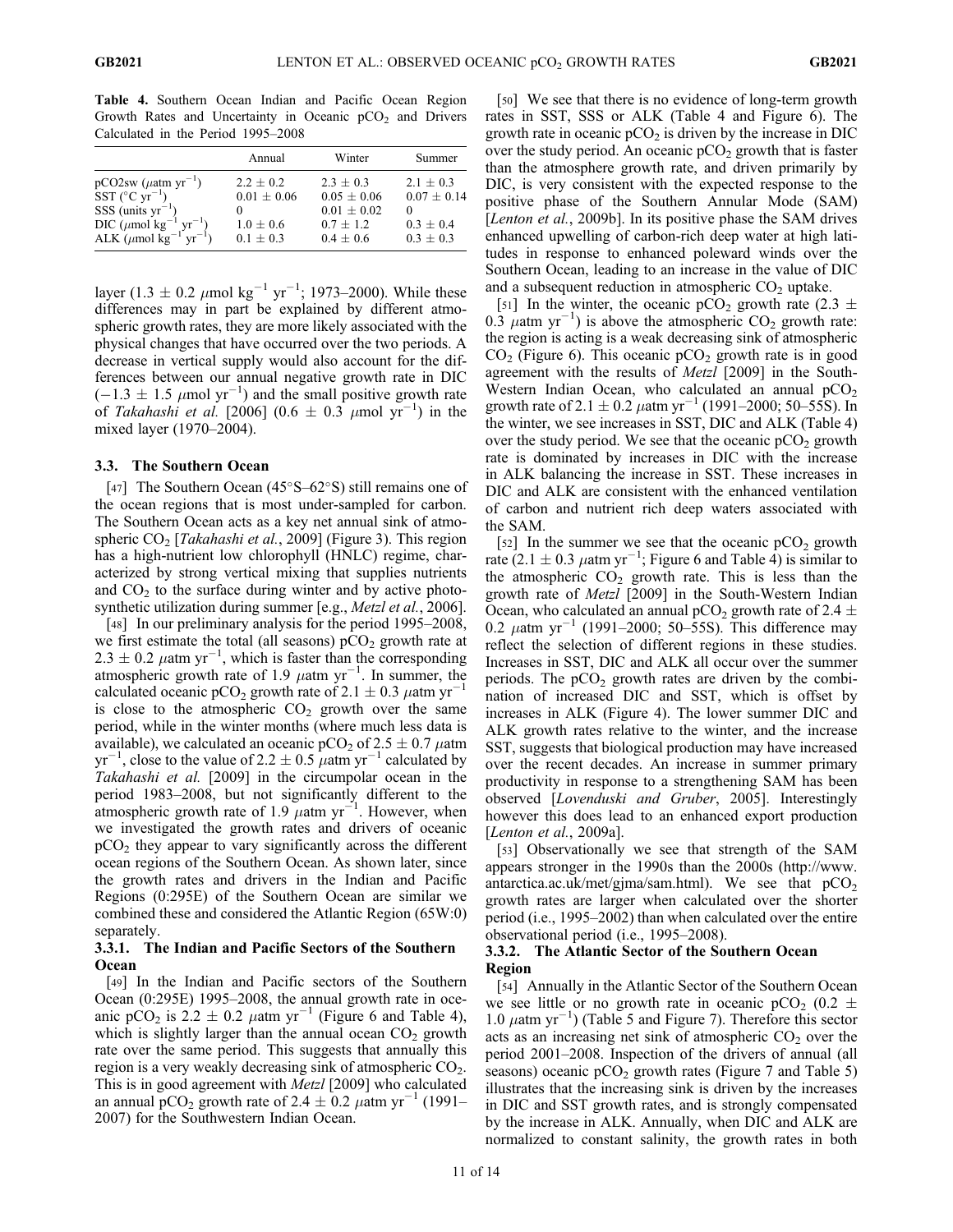Table 5. Southern Ocean Atlantic Ocean Growth Rates and Uncertainty in Oceanic  $pCO<sub>2</sub>$  and Drivers Calculated in the Period 2001–2008

|                                                      | Annual          | Winter          | Summer          |
|------------------------------------------------------|-----------------|-----------------|-----------------|
| $pCO2sw$ ( $\mu$ atm yr <sup>-1</sup> )              | $0.2 \pm 1.0$   | $2.2 + 1.1$     | $-0.9 \pm 2.5$  |
| SST $(^{\circ}C \text{ yr}^{-1})$                    | $0.11 + 0.12$   | $0.16 \pm 0.14$ | $0.2 + 0.1$     |
| $SSS$ (units $yr^{-1}$ )                             | $0.02 \pm 0.01$ | $0.03 \pm 0.01$ | $0.03 \pm 0.02$ |
| DIC ( $\mu$ mol kg <sup>-1</sup>                     | $0.2 + 0.3$     | $0.5 \pm 1.7$   | $-1.3 \pm 1.7$  |
| nDIC ( $\mu$ mol kg <sup>-1</sup> yr <sup>-1</sup>   | $-1.9 + 1.4$    | $-1.7 \pm 1.7$  | $-3.3 \pm 1.9$  |
| ALK ( $\mu$ mol kg <sup>-1</sup> yr <sup>-1</sup> )  | $0.9 \pm 0.7$   | $0.9 \pm 0.7$   | $0.8 \pm 1.1$   |
| nALK ( $\mu$ mol kg <sup>-1</sup> yr <sup>-1</sup> ) | $-1.1 \pm 0.4$  | $-1.3 \pm 0.6$  | $-1.4 \pm 0.5$  |

nDIC and nALK (Figure 7 and Table 5) are strongly decreased. The strong decreases in nDIC and nALK could be explained by changes in stratification, which reduce vertical supply, and/or by enhanced biological production (discussed later).

[55] In winter, the oceanic pCO<sub>2</sub> growth rate (2.2  $\pm$ 1.1  $\mu$ atm yr<sup>-1</sup>) is close to the atmospheric pCO<sub>2</sub> growth rate, suggesting that this region is close to, but slightly above, the atmospheric  $CO<sub>2</sub>$  growth rate. However, it must be noted that there is a large uncertainty associated with this change. The oceanic  $pCO<sub>2</sub>$  growth rate can be explained by the balance between increased oceanic  $pCO<sub>2</sub>$ , in response to increased SST and DIC, offset by an increase in ALK over the study period. When we normalize DIC and ALK to constant salinity we see that the nDIC and nALK growth rates are much less than DIC and ALK. This reduction coupled with an increase in SST can be explained by a reduction in the strength of the winter upwelling in this region.

[56] The summer oceanic pCO<sub>2</sub> growth rate  $(-0.9 \pm 0.01)$ 2.5  $\mu$ atm yr<sup>-1</sup>) is much less than the atmospheric growth rate  $(1.9 \mu \text{atm yr}^{-1})$ , suggesting that this region is acting as an increasing sink of atmospheric  $CO<sub>2</sub>$ , even after accounting for the large uncertainty associated with these growth rate (Figure 7 and Table 5). In summer we see increases in SST and ALK consistent with winter, however there is a net decrease in DIC (Figure 7 and Table 5). The net oceanic pCO2 growth rate can be explained by the reduction in DIC and the increase in ALK that is, in part, compensated by increases in SSS and SST. When we normalize DIC and ALK we see large decreases in the nDIC growth and little change in nALK growth rate from winter to summer suggesting large increases biological production (non-calcifying) over the study period. This is consistent with the hypothesis that increased stratification leads to enhanced summer biological production in the Southern Ocean [*Bopp et al.*, 2001].

# 3.3.3. Reconciling the Southern Ocean Responses

[57] Across the circumpolar Southern Ocean the winter oceanic  $pCO<sub>2</sub>$  growth rate is greater than the atmospheric  $CO<sub>2</sub>$ growth rate, which is consistent with Takahashi et al. [2009]. Our results, however, indicate that different mechanisms are influencing the surface ocean  $pCO<sub>2</sub>$  growth rate in the Atlantic and Pacific-Indian sectors. These mechanisms can be explained by the observed spatial structure of ocean stratification [Dong et al., 2008]. Therefore we suggest that the SAM continues to plays a key role in driving the circumpolar Southern Ocean response through the ventilation of the carbon rich deep water. But, in the Atlantic sector vertical stratification dominates this ventilation response, leading to a net reduction in the supply of carbon rich deepwater.

# 4. Conclusion

[58] We used the global LDEO database (V2009), containing more than 4.4 million sea surface ocean  $pCO<sub>2</sub>$ observations collected over more than 35 years (1972– 2008), to investigate the multiyear growth rates of oceanic  $pCO<sub>2</sub>$  growth rates and the drivers of these growth rates at the region scale. Alkalinity (ALK) was reconstructed following *Lee et al.* [2006] using relationships based on sea surface temperature and salinity. Dissolved inorganic carbon (DIC) was calculated from equilibrium carbonate chemistry. The values of DIC and ALK were then compared with concomitant values of DIC and ALK measured from upper ocean bottle data  $(\leq 10 \text{ m}; \text{CARINA}$  and CDIAC). This comparison shows good agreement in most regions, and from this we estimate the global uncertainty in ALK to be  $\pm 8 \ \mu$ mol kg<sup>-1</sup> and  $\pm 9 \ \mu$ mol kg<sup>-1</sup> in DIC.

[59] As much of the global ocean remains under-sampled with respect to ocean carbon measurements, we averaged the data in each of the major ocean regions into seasonal bins to dampen high-frequency spatial and temporal variability. In the period 1995–2008 three regions had sufficient coverage in time and space to determine growth rates: the Subarctic Western North Pacific; Subtropical North Pacific; and the Southern Ocean. Despite adequate coverage, the Equatorial Pacific was excluded from the analysis due to a poor reconstruction of DIC and ALK fields and inherent large interannual variability in this region making it difficult to extract growth rates. In regions with sufficient data, the seasonal and annual growth rates (i.e., growth rates in all seasons) of oceanic  $pCO<sub>2</sub>$  and records of atmospheric  $CO<sub>2</sub>$ were used to assess whether the region acts as an increasing sink or source of atmospheric  $CO<sub>2</sub>$ .

[60] In the Western Subpolar North Pacific we find that annually, and in the winter, the oceanic  $CO<sub>2</sub>$  growth rate appears to be tracking the atmosphere, while in the summer the oceanic  $pCO<sub>2</sub>$  growth rate is faster than the atmosphere, thus causing a reduction in the ocean's sink strength. This reduction in the summer is primarily due to increases in biological production, potentially marine calcifiers as indicated by the decrease in the salinity-normalized ALK. In the Subtropical North Pacific we see that in the summer, and annually, the oceanic  $pCO<sub>2</sub>$  growth rate is close to the atmosphere. However, in the winter the oceanic  $pCO<sub>2</sub>$  growth rate is exceeded by the atmospheric growth rate. This implies that this region acts as an increasing sink of atmospheric  $CO<sub>2</sub>$ ; driven primarily by enhanced biological production over the study period.

[61] In the Southern Ocean we see two distinct responses in the summer oceanic  $pCO<sub>2</sub>$  growth rates that are related to the differences in stratification between two sectors of the Southern Ocean. In the less stratified Indian and Pacific sector the oceanic  $pCO<sub>2</sub>$  growth rate is very close to the atmospheric  $CO<sub>2</sub>$  growth rate. However, in the more stratified Atlantic sector of the Southern Ocean the oceanic  $pCO<sub>2</sub>$ growth rate in the summer (and annually) is significantly less than the atmospheric  $CO<sub>2</sub>$  growth rate. Therefore in this sector we see a strongly enhanced sink of atmospheric  $CO<sub>2</sub>$ driven by enhanced biological production and vertical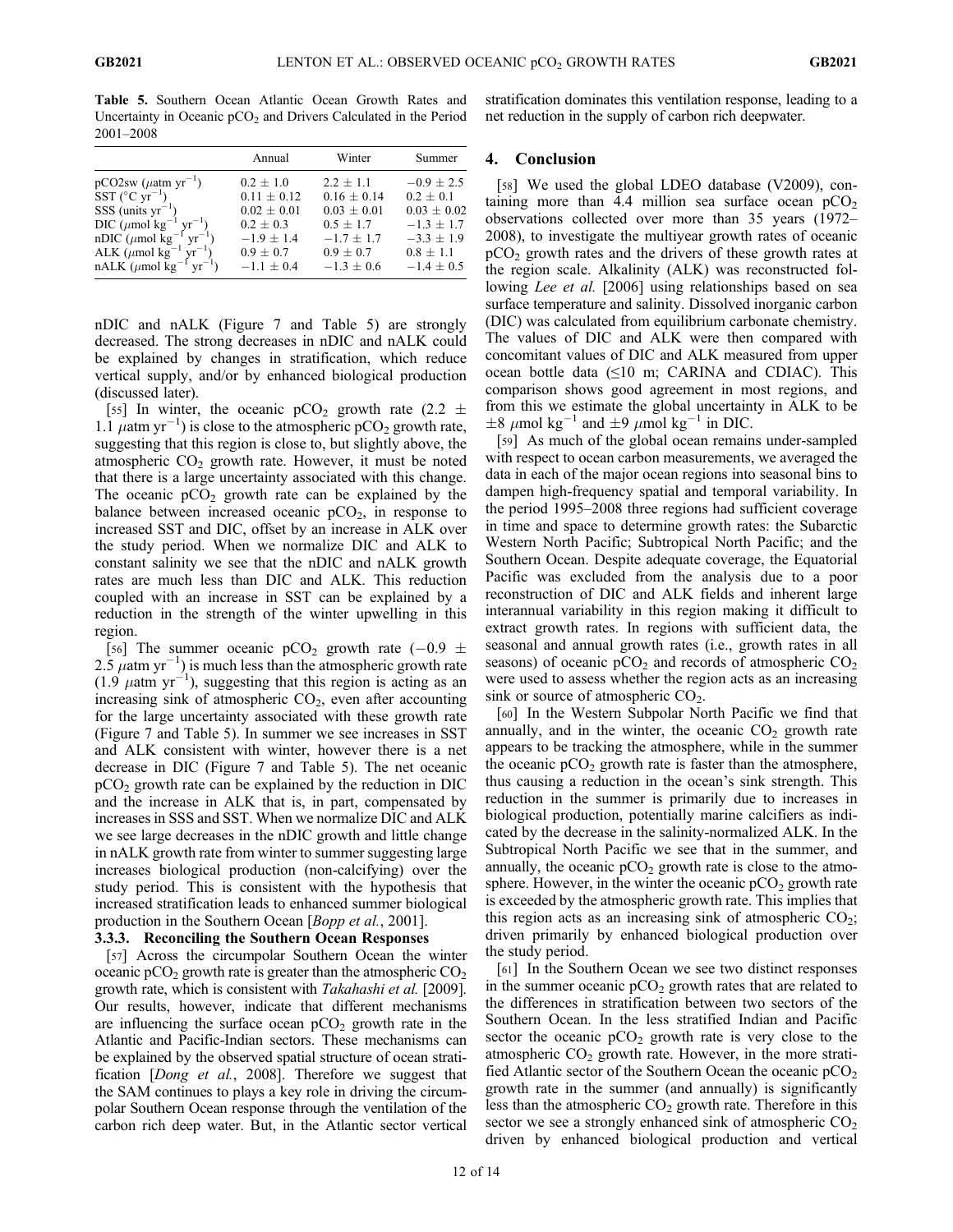stratification. In the winter in all sectors we see that the oceanic  $pCO<sub>2</sub>$  growth rate is faster than the atmospheric growth rate, suggesting that this region is acting as a reducing sink of atmospheric  $CO<sub>2</sub>$ .

[62] Over the regions for which trends can be estimated, we see a net reduction in the strength of the global ocean sink in recent decades. We demonstrate that a regionally distinct set of mechanisms drive the changes in the oceanic  $pCO<sub>2</sub>$  growth rate in each region. We highlight the importance of investigating both the oceanic  $pCO<sub>2</sub>$  growth rates and its drivers at the seasonal scale rather than annually, which can strongly bias our detection and understanding of change at the region scale. We see that it is primarily the changes in DIC that are driving the changes in oceanic  $pCO<sub>2</sub>$ growth rate. In interpreting how this DIC growth rate drives the oceanic  $pCO<sub>2</sub>$  growth rate we have attributed the DIC growth rate to changes in ocean physics, freshwater fluxes and biological production.

[63] The air-sea  $CO<sub>2</sub>$  flux also contributes to changes in oceanic  $pCO<sub>2</sub>$  growth rates, however this is very difficult to assess observationally. If we account for these air-sea  $CO<sub>2</sub>$ fluxes we would underestimate the contribution of biological production and ocean physics to the oceanic  $pCO<sub>2</sub>$  growth rates. For example, in the majority of regions the atmospheric growth is slower than the oceanic  $pCO<sub>2</sub>$  growth rate and the DIC growth rates are positive. Here, the air-sea  $CO<sub>2</sub>$ flux would drive atmospheric  $CO<sub>2</sub>$  out of the ocean. Hence if we could remove the contribution of the air-sea  $CO<sub>2</sub>$  flux to the oceanic  $pCO<sub>2</sub>$  growth rate, the DIC growth rate would be enhanced. Therefore, our results suggest that the observed decline in the strength of the ocean carbon sink is driven by changes in ocean physics and biological processes.

[64] Interestingly, the recent observed changes SST and SSS appear to play an important role in setting the character of the ocean carbon sinks through changes in stratification, vertical mixing and associated biological activities. SST is well measured as a satellite product and has been identified as undergoing significant changes in recent decades, and is projected to continue evolving in response to a warming climate. A recent analysis of changes in the hydrological cycle between 1950 and 2000 [Durack and Wijffels, 2010, and references therein] supports a view that the water budget has also undergone significant changes in both hemispheres. Based on climate models studies these changes have been projected to increase with the future acceleration of the hydrological cycle [e.g., *Held and Soden*, 2006].

[65] Given the short length of the time series and the uncertainty implicit in our calculated oceanic  $pCO<sub>2</sub>$  growth rate, it is not possible to confidently separate climate variability and change based on oceanic  $pCO<sub>2</sub>$  measurements alone. While a more robust statistical test of the significance of growth rates would have been optimal [e.g., Le Quéré et al., 2010], given the short length of the coherent time series and implicit variability such an analysis was not possible. Consequently, while the growth rates captured in this paper are at the limit of the detection, this study presents a methodology to understand the evolution of the oceanic  $pCO<sub>2</sub>$  growth rates and its drivers.

[66] Key to detecting and understanding how the oceanic  $CO<sub>2</sub>$  sink evolves in the future is a sustained longer-term  $CO<sub>2</sub>$  observational program. A well-designed sampling strategy [*Monteiro et al.*, 2010] should allow the attribution of observed changes in oceanic  $pCO<sub>2</sub>$  growth rate to climate variability and change. Additionally concomitant measurements of surface DIC and ALK are essential to an improved understanding of the drivers of the changes in the ocean carbon sink.

[67] Acknowledgments. A.L., B.T. and R. J. M. acknowledge support from the Australian Climate Change Science Project. N.M., T.R. and A.L. acknowledge support from the European FP6 and FP7 projects CarboOcean (contract 511176 GOCE) and CarboChange (contract 264879). N.M. also acknowledges the French national program LEFE a component of SOLAS-France. T.T and S.C.S. acknowledge support from United States NOAA grant NA080AR43207 and NSF grant ANT06-36879. M.K. acknowledges support from Pacific Climate Change Science Program.

# References

- Bates, N. (2001), Interannual variability of oceanic  $CO<sub>2</sub>$  and biogeochemical properties in the western North Atlantic subtropical gyre, Deep Sea Res., Part II, 48, 1507–1528, doi:10.1016/S0967-0645(00)00151-X.
- Bates, N. R. (2007), Interannual variability of the oceanic  $CO<sub>2</sub>$  sink in the subtropical gyre of the North Atlantic Ocean over the last 2 decades, J. Geophys. Res., 112, C09013, doi:10.1029/2006JC003759.
- Behrenfeld, M. J., R. T. O'Malley, D. A. Siegel, C. R. McClain, J. L. Sarmiento, G. C. Feldman, A. J. Milligan, P. G. Falkowski, R. M. Letelier, and E. S. Boss (2006), Climate-driven trends in contemporary ocean productivity, Nature, 444, 752–755, doi:10.1038/nature05317.
- Bopp, L., P. Monfray, O. Aumont, J. L. Dufresne, H. Le Treut, G. Madec, L. Terray, and J. C. Orr (2001), Potential impact of climate change on marine export production, Global Biogeochem. Cycles, 15, 81–99, doi:10.1029/1999GB001256.
- Chen, C. T., and A. V. Borges (2009), Reconciling opposing views on carbon cycling in the coastal ocean: Continental shelves as sinks and near shore ecosystems as sources of atmospheric CO<sub>2</sub>, Deep Sea Res., Part II, 56, 578-590, doi:10.1016/j.dsr2.2009.01.001.
- Chen, C. T., and F. J. Millero (1979), Gradual increase of oceanic  $CO<sub>2</sub>$ , Nature, 277, 205–206, doi:10.1038/277205a0.
- Corbière, A., N. Metzl, G. Reverdin, C. Brunet, and T. Takahashi (2007), Interannual and decadal variability of the oceanic carbon sink in the North Atlantic subpolar gyre, Tellus, Ser. B, 59, 168–178, doi:10.1111/ j.1600-0889.2006.00232.x.
- Dickson, A. G., and F. J. Millero (1987), A comparison of the equilibrium constants for the dissociation of carbonic acid in seawater media, Deep Sea Res., Part I, 34, 1733–1743, doi:10.1016/0198-0149(87)90021-5.
- Dong, S., J. Sprintall, S. T. Gille, and L. Talley (2008), Southern Ocean mixed-layer depth from Argo float profiles, J. Geophys. Res., 113, C06013, doi:10.1029/2006JC004051.
- Dore, J. E., R. Lukas, D. W. Sadler, and D. M. Karl (2003), Climate-driven changes to the atmospheric  $CO<sub>2</sub>$  sink in the subtropical North Pacific Ocean, Nature, 424, 754–757, doi:10.1038/nature01885.
- Durack, P. J., and S. E. Wijffels (2010), Fifty-year trends in global ocean salinities and their relationship to broad-scale warming, J. Clim., 23, 4342–4362, doi:10.1175/2010JCLI3377.1.
- Earth System Research Laboratory (2009), Cooperative Atmospheric Data Integration Project—Carbon Dioxide [CD-ROM], NOAA, Boulder, Colo. [Available at ftp.cmdl.noaa.gov/ccg/co2/GLOBALVIEW]
- Feely, R. A., et al. (2002), Seasonal and interannual variability of  $CO<sub>2</sub>$ in the equatorial Pacific, Deep Sea Res., Part II, 49, 2443–2469, doi:10.1016/S0967-0645(02)00044-9.
- Feely, R. A., Y. Nojiri, A. J. Dickson, C. L. Sabine, M. F. Lamb, and T. Ono (2003),  $CO<sub>2</sub>$  in the North Pacific, Inst. of Ocean Sci., Sidney, B. C., Canada.
- Feely, R. A., T. Takahashi, R. Wanninkhof, M. J. McPhaden, C. E. Cosca, S. C. Sutherland, and M. E. Carr (2006), Decadal variability of the air-sea  $CO<sub>2</sub>$  fluxes in the equatorial Pacific Ocean, J. Geophys. Res., 111, C08S90, doi:10.1029/2005JC003129.
- Gregg, W. W., N. W. Casey, and C. R. McClain (2005), Recent trends in global ocean chlorophyll, Geophys. Res. Lett., 32, L03606, doi:10.1029/ 2004GL021808.
- Gruber, N. (2009), Carbon cycle: Fickle trends in the ocean, Nature, 458, 155–156, doi:10.1038/458155a.
- Gruber, N., C. D. Keeling, and N. R. Bates (2002), Interannual variability in the North Atlantic Ocean carbon sink, Science, 298, 2374–2378.
- Held, I. M., and B. J. Soden (2006), Robust responses of the hydrological cycle to global warming, J. Clim., 19, 5686–5699, doi:10.1175/ JCLI3990.1.